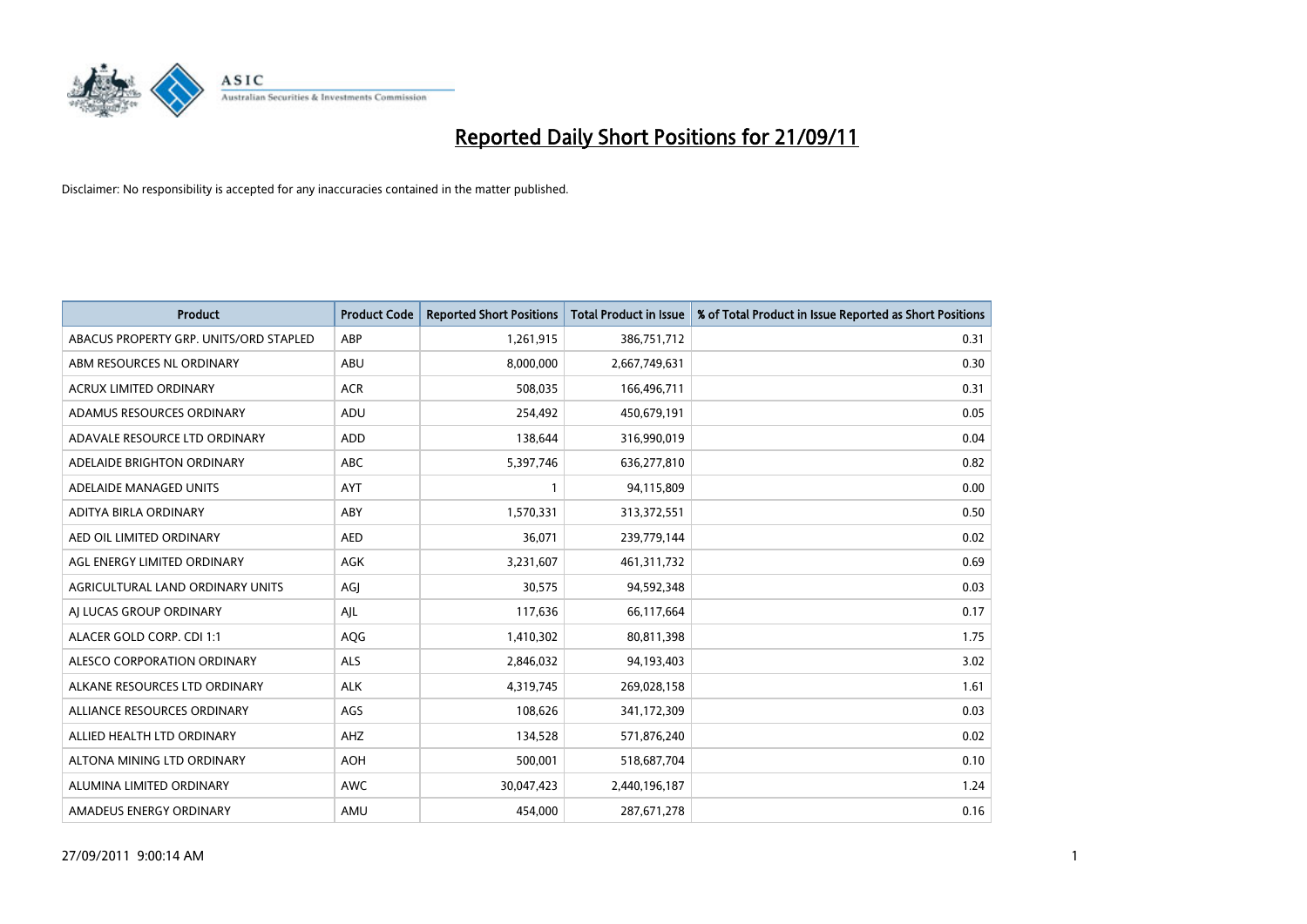

| <b>Product</b>                          | <b>Product Code</b> | <b>Reported Short Positions</b> | <b>Total Product in Issue</b> | % of Total Product in Issue Reported as Short Positions |
|-----------------------------------------|---------------------|---------------------------------|-------------------------------|---------------------------------------------------------|
| AMALGAMATED HOLDINGS ORDINARY           | <b>AHD</b>          | 1,504                           | 157,472,748                   | 0.00                                                    |
| AMCOR LIMITED ORDINARY                  | <b>AMC</b>          | 3,291,732                       | 1,227,572,318                 | 0.26                                                    |
| AMP LIMITED ORDINARY                    | AMP                 | 16,337,129                      | 2,811,693,913                 | 0.55                                                    |
| AMPELLA MINING ORDINARY                 | <b>AMX</b>          | 774,907                         | 204,985,108                   | 0.38                                                    |
| ANSELL LIMITED ORDINARY                 | <b>ANN</b>          | 2,647,806                       | 133,033,772                   | 1.97                                                    |
| ANZ BANKING GRP LTD ORDINARY            | ANZ                 | 11,210,579                      | 2,629,033,329                 | 0.43                                                    |
| APA GROUP STAPLED SECURITIES            | <b>APA</b>          | 6,467,896                       | 639,334,625                   | 0.99                                                    |
| APEX MINERALS NL ORDINARY               | <b>AXM</b>          | 885,146                         | 5,550,243,713                 | 0.02                                                    |
| APN EUROPEAN RETAIL UNITS STAPLED SEC.  | <b>AEZ</b>          | 11,832                          | 544,910,660                   | 0.00                                                    |
| APN NEWS & MEDIA ORDINARY               | <b>APN</b>          | 30,559,815                      | 618,568,292                   | 4.94                                                    |
| AQUARIUS PLATINUM. ORDINARY             | <b>AOP</b>          | 5,832,736                       | 470,167,206                   | 1.24                                                    |
| AQUILA RESOURCES ORDINARY               | <b>AQA</b>          | 6,095,299                       | 374,368,499                   | 1.61                                                    |
| ARAFURA RESOURCE LTD ORDINARY           | ARU                 | 8,993,464                       | 367,980,342                   | 2.43                                                    |
| ARB CORPORATION ORDINARY                | <b>ARP</b>          | 13,773                          | 72,481,302                    | 0.01                                                    |
| ARDENT LEISURE GROUP STAPLED SECURITIES | AAD                 | 726,908                         | 324, 167, 221                 | 0.22                                                    |
| ARISTOCRAT LEISURE ORDINARY             | ALL                 | 26,878,318                      | 536,480,307                   | 5.02                                                    |
| ASCIANO LIMITED ORDINARY                | <b>AIO</b>          | 13,533,579                      | 2,926,103,883                 | 0.47                                                    |
| ASG GROUP LIMITED ORDINARY              | <b>ASZ</b>          | 84,697                          | 169,117,796                   | 0.05                                                    |
| ASPEN GROUP ORD/UNITS STAPLED           | <b>APZ</b>          | 1,040,619                       | 584,985,037                   | 0.17                                                    |
| ASPIRE MINING LTD ORDINARY              | <b>AKM</b>          | 2,781,236                       | 540,594,556                   | 0.51                                                    |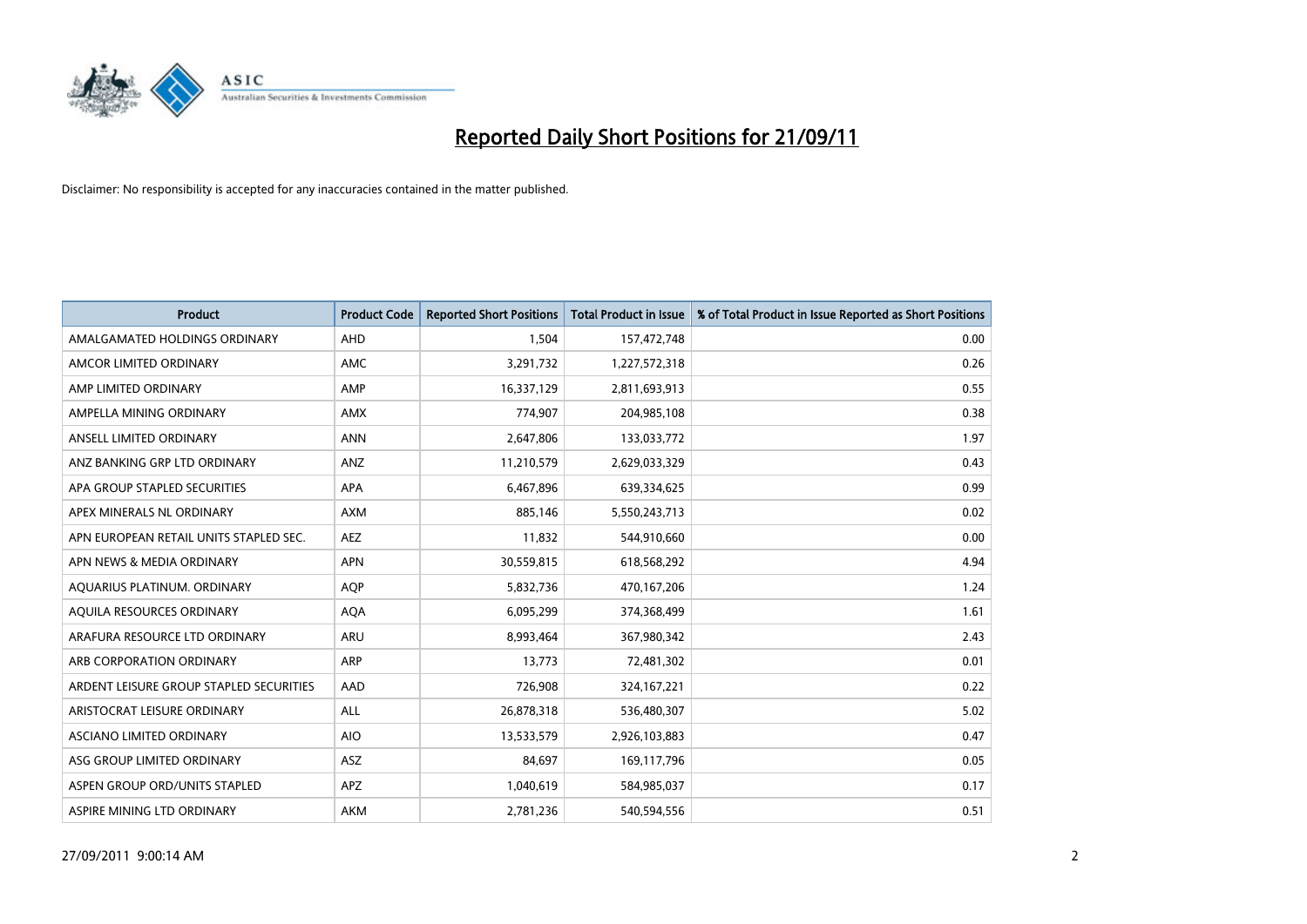

| <b>Product</b>                          | <b>Product Code</b> | <b>Reported Short Positions</b> | <b>Total Product in Issue</b> | % of Total Product in Issue Reported as Short Positions |
|-----------------------------------------|---------------------|---------------------------------|-------------------------------|---------------------------------------------------------|
| <b>ASTON RES LTD ORDINARY</b>           | <b>AZT</b>          | 1,461,884                       | 204,527,604                   | 0.70                                                    |
| ASTRO JAP PROP GROUP STAPLED SECURITIES | AIA                 | 29,478                          | 58,445,002                    | 0.05                                                    |
| ASX LIMITED ORDINARY                    | <b>ASX</b>          | 2,800,506                       | 175,136,729                   | 1.58                                                    |
| ATLANTIC LIMITED ORDINARY               | ATI                 | 51,573                          | 114,273,350                   | 0.05                                                    |
| ATLAS IRON LIMITED ORDINARY             | <b>AGO</b>          | 9,061,611                       | 863,866,226                   | 1.05                                                    |
| <b>AURORA OIL &amp; GAS ORDINARY</b>    | <b>AUT</b>          | 8,798,362                       | 411,155,343                   | 2.11                                                    |
| <b>AUSDRILL LIMITED ORDINARY</b>        | <b>ASL</b>          | 110,744                         | 301,685,848                   | 0.03                                                    |
| AUSENCO LIMITED ORDINARY                | AAX                 | 1,532,375                       | 122,987,022                   | 1.24                                                    |
| AUSGOLD LIMITED ORDINARY                | <b>AUC</b>          | 128,160                         | 84,923,812                    | 0.15                                                    |
| <b>AUSTAL LIMITED ORDINARY</b>          | ASB                 | 483,925                         | 188,069,638                   | 0.25                                                    |
| AUSTAR UNITED ORDINARY                  | <b>AUN</b>          | 1,789,023                       | 1,271,505,737                 | 0.14                                                    |
| <b>AUSTBROKERS HOLDINGS ORDINARY</b>    | <b>AUB</b>          | 2                               | 54,658,736                    | 0.00                                                    |
| AUSTIN ENGINEERING ORDINARY             | ANG                 | 3,107                           | 72,014,403                    | 0.00                                                    |
| <b>AUSTRALAND ASSETS ASSETS</b>         | AAZPB               | 1,168                           | 2,750,000                     | 0.04                                                    |
| AUSTRALAND PROPERTY STAPLED SECURITY    | <b>ALZ</b>          | 487,310                         | 576,846,597                   | 0.08                                                    |
| AUSTRALIAN AGRICULT. ORDINARY           | AAC                 | 1,255,473                       | 312,892,824                   | 0.39                                                    |
| <b>AUSTRALIAN EDUCATION UNITS</b>       | <b>AEU</b>          | 625,000                         | 175,465,397                   | 0.36                                                    |
| AUSTRALIAN INFRASTR. UNITS/ORDINARY     | <b>AIX</b>          | 6,799,047                       | 620,733,944                   | 1.10                                                    |
| AUSTRALIAN MINES LTD ORDINARY           | <b>AUZ</b>          | 1,400,000                       | 636,910,317                   | 0.22                                                    |
| AUSTRALIAN PHARM. ORDINARY              | API                 | 665,309                         | 488,115,883                   | 0.14                                                    |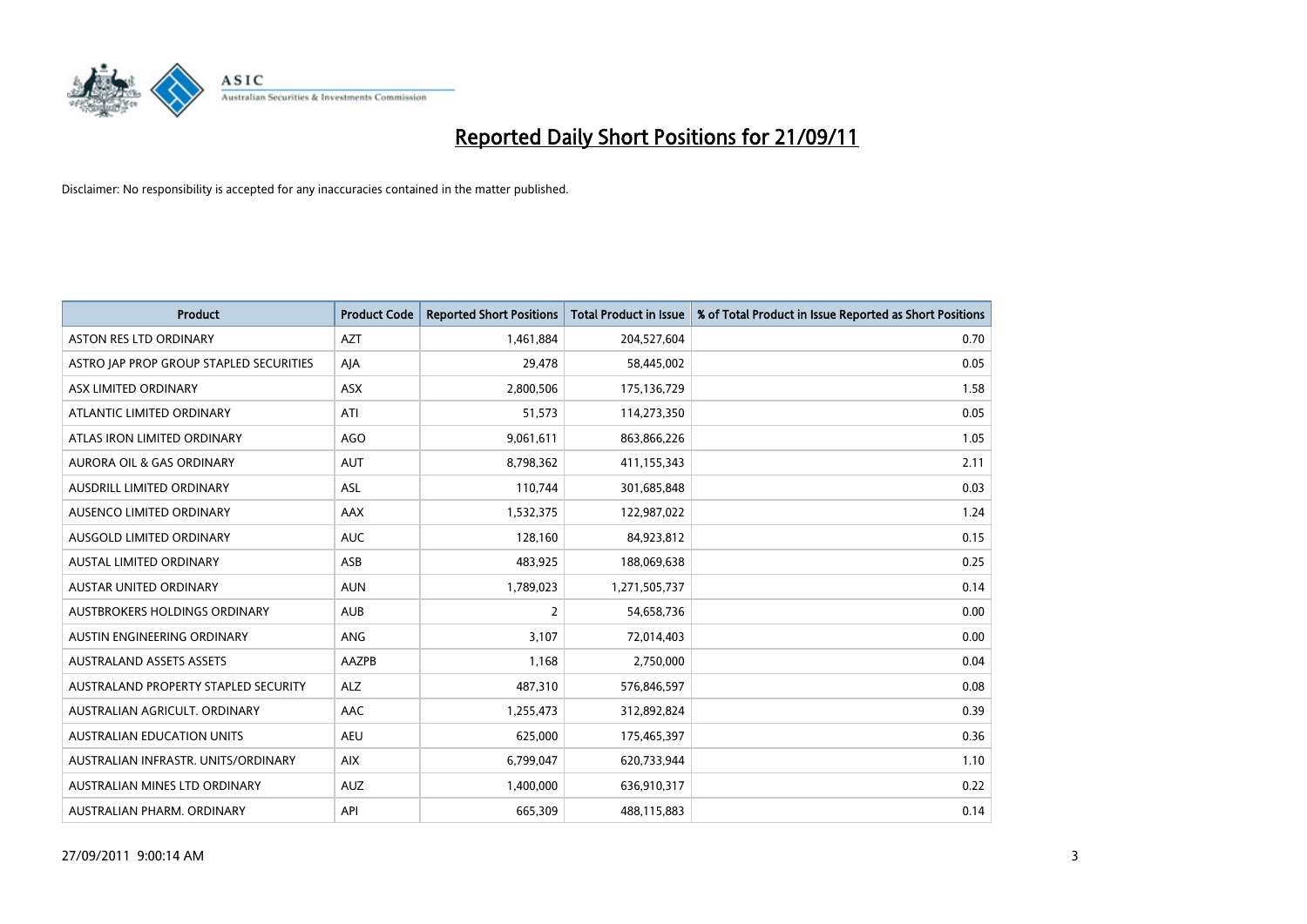

| <b>Product</b>                       | <b>Product Code</b> | <b>Reported Short Positions</b> | <b>Total Product in Issue</b> | % of Total Product in Issue Reported as Short Positions |
|--------------------------------------|---------------------|---------------------------------|-------------------------------|---------------------------------------------------------|
| <b>AUTOMOTIVE HOLDINGS ORDINARY</b>  | AHE                 | 2,539                           | 260,579,682                   | 0.00                                                    |
| AVANCO RESOURCES LTD ORDINARY        | <b>AVB</b>          | 980,527                         | 791,677,710                   | 0.12                                                    |
| AVEXA LIMITED ORDINARY               | <b>AVX</b>          | 243,657                         | 847,688,779                   | 0.03                                                    |
| AWE LIMITED ORDINARY                 | AWE                 | 2,433,988                       | 521,871,941                   | 0.46                                                    |
| AZUMAH RESOURCES ORDINARY            | <b>AZM</b>          | 281,319                         | 281,650,356                   | 0.10                                                    |
| <b>BANDANNA ENERGY ORDINARY</b>      | <b>BND</b>          | 942,767                         | 528,081,199                   | 0.17                                                    |
| BANK OF QUEENSLAND. ORDINARY         | <b>BOO</b>          | 10,247,213                      | 225,369,547                   | 4.53                                                    |
| <b>BANNERMAN RESOURCES ORDINARY</b>  | <b>BMN</b>          | 133,708                         | 234,435,934                   | 0.06                                                    |
| <b>BASE RES LIMITED ORDINARY</b>     | <b>BSE</b>          | 477,893                         | 437,712,756                   | 0.11                                                    |
| <b>BATHURST RESOURCES ORDINARY</b>   | <b>BTU</b>          | 10,066,382                      | 688,247,997                   | 1.45                                                    |
| <b>BAUXITE RESOURCE LTD ORDINARY</b> | <b>BAU</b>          | 111,797                         | 235,379,896                   | 0.05                                                    |
| <b>BC IRON LIMITED ORDINARY</b>      | <b>BCI</b>          | 261,975                         | 94,881,000                    | 0.27                                                    |
| BEACH ENERGY LIMITED ORDINARY        | <b>BPT</b>          | 3,156,923                       | 1,103,127,711                 | 0.27                                                    |
| BEADELL RESOURCE LTD ORDINARY        | <b>BDR</b>          | 1,381,771                       | 657,906,946                   | 0.21                                                    |
| BENDIGO AND ADELAIDE ORDINARY        | <b>BEN</b>          | 7,345,204                       | 360,412,014                   | 2.00                                                    |
| BERKELEY RESOURCES ORDINARY          | <b>BKY</b>          | 609,592                         | 174,298,273                   | 0.34                                                    |
| BETASHARES ASX RES ETF UNITS         | <b>ORE</b>          | 118,220                         | 4,519,665                     | 2.62                                                    |
| BETASHARES US DOLLAR ETF UNITS       | <b>USD</b>          | 61,033                          | 4,575,000                     | 1.33                                                    |
| <b>BHP BILLITON LIMITED ORDINARY</b> | <b>BHP</b>          | 41,746,991                      | 3,211,496,105                 | 1.25                                                    |
| <b>BILLABONG ORDINARY</b>            | <b>BBG</b>          | 20,163,051                      | 254,037,587                   | 7.92                                                    |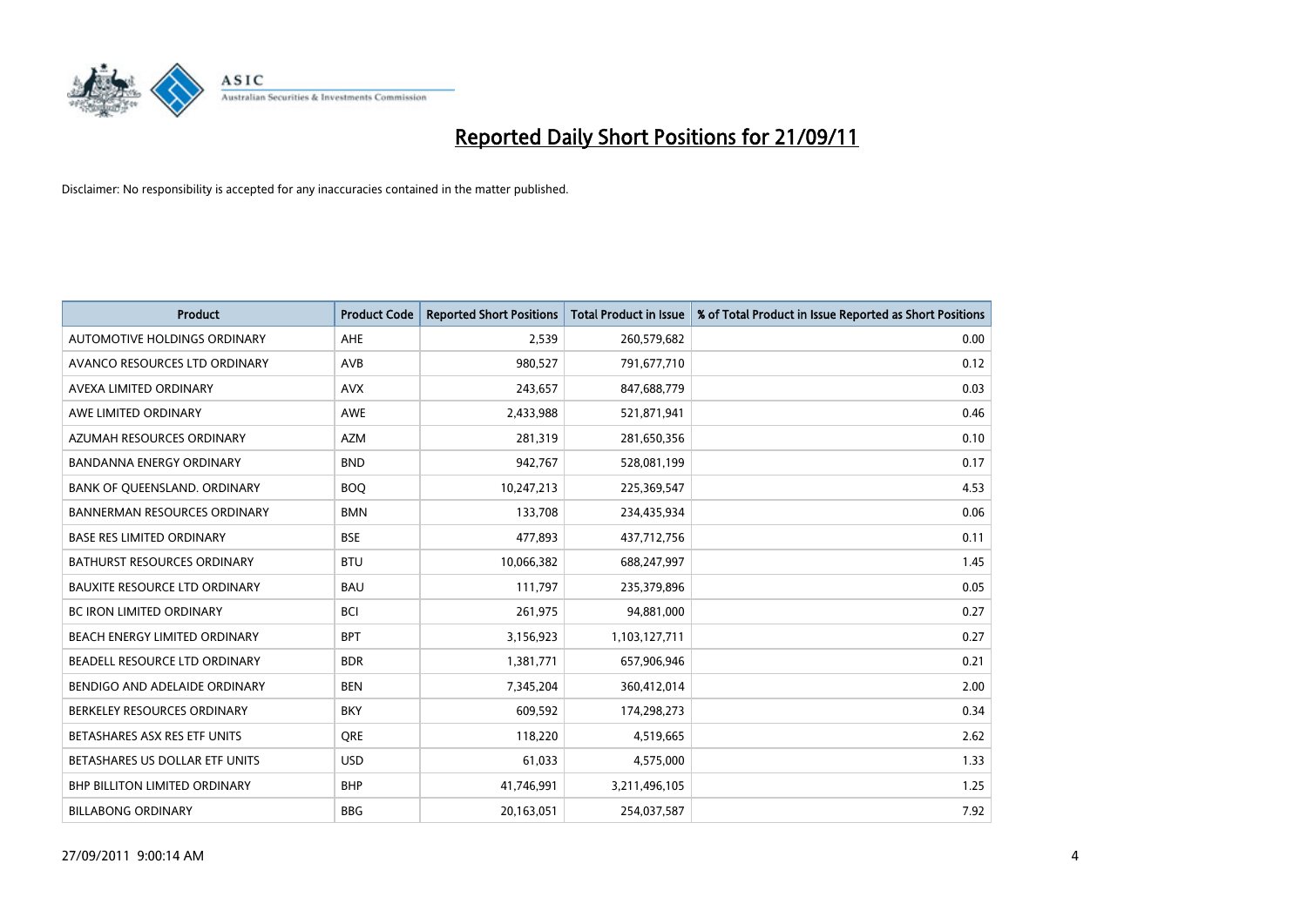

| <b>Product</b>                       | <b>Product Code</b> | <b>Reported Short Positions</b> | <b>Total Product in Issue</b> | % of Total Product in Issue Reported as Short Positions |
|--------------------------------------|---------------------|---------------------------------|-------------------------------|---------------------------------------------------------|
| <b>BIOTA HOLDINGS ORDINARY</b>       | <b>BTA</b>          | 2,011,876                       | 181,703,711                   | 1.09                                                    |
| <b>BISALLOY STEEL ORDINARY</b>       | <b>BIS</b>          | 84,480                          | 216,455,965                   | 0.04                                                    |
| BKI INVESTMENT LTD ORDINARY          | BKI                 | 508                             | 425,549,573                   | 0.00                                                    |
| <b>BLACKTHORN RESOURCES ORDINARY</b> | <b>BTR</b>          | 35,848                          | 122,918,000                   | 0.03                                                    |
| <b>BLUESCOPE STEEL LTD ORDINARY</b>  | <b>BSL</b>          | 83,247,804                      | 1,849,170,356                 | 4.49                                                    |
| <b>BOART LONGYEAR ORDINARY</b>       | <b>BLY</b>          | 8,976,586                       | 461,163,412                   | 1.95                                                    |
| <b>BOOM LOGISTICS ORDINARY</b>       | <b>BOL</b>          | 383,823                         | 465,011,147                   | 0.08                                                    |
| BORAL LIMITED, ORDINARY              | <b>BLD</b>          | 43,542,932                      | 729,925,990                   | 5.93                                                    |
| BOTSWANA METALS LTD ORDINARY         | <b>BML</b>          | 7,000                           | 143,717,013                   | 0.00                                                    |
| <b>BOW ENERGY LIMITED ORDINARY</b>   | <b>BOW</b>          | 3,623,527                       | 351,683,973                   | 1.02                                                    |
| <b>BRADKEN LIMITED ORDINARY</b>      | <b>BKN</b>          | 2,722,015                       | 166,448,631                   | 1.62                                                    |
| <b>BRAMBLES LIMITED ORDINARY</b>     | <b>BXB</b>          | 17,119,732                      | 1,480,225,830                 | 1.14                                                    |
| <b>BREVILLE GROUP LTD ORDINARY</b>   | <b>BRG</b>          | 3,150                           | 130,095,322                   | 0.00                                                    |
| <b>BRICKWORKS LIMITED ORDINARY</b>   | <b>BKW</b>          | 77,940                          | 147,567,333                   | 0.06                                                    |
| <b>BROCKMAN RESOURCES ORDINARY</b>   | <b>BRM</b>          | 62,862                          | 144,803,151                   | 0.04                                                    |
| BT INVESTMENT MNGMNT ORDINARY        | <b>BTT</b>          | 1,446,050                       | 267,906,977                   | 0.54                                                    |
| <b>BURU ENERGY ORDINARY</b>          | <b>BRU</b>          | 4,233,251                       | 210,240,549                   | 2.01                                                    |
| <b>BWP TRUST ORDINARY UNITS</b>      | <b>BWP</b>          | 633,879                         | 520,012,793                   | 0.12                                                    |
| CABCHARGE AUSTRALIA ORDINARY         | CAB                 | 774,421                         | 120,437,014                   | 0.63                                                    |
| CALTEX AUSTRALIA ORDINARY            | <b>CTX</b>          | 8,226,051                       | 270,000,000                   | 3.04                                                    |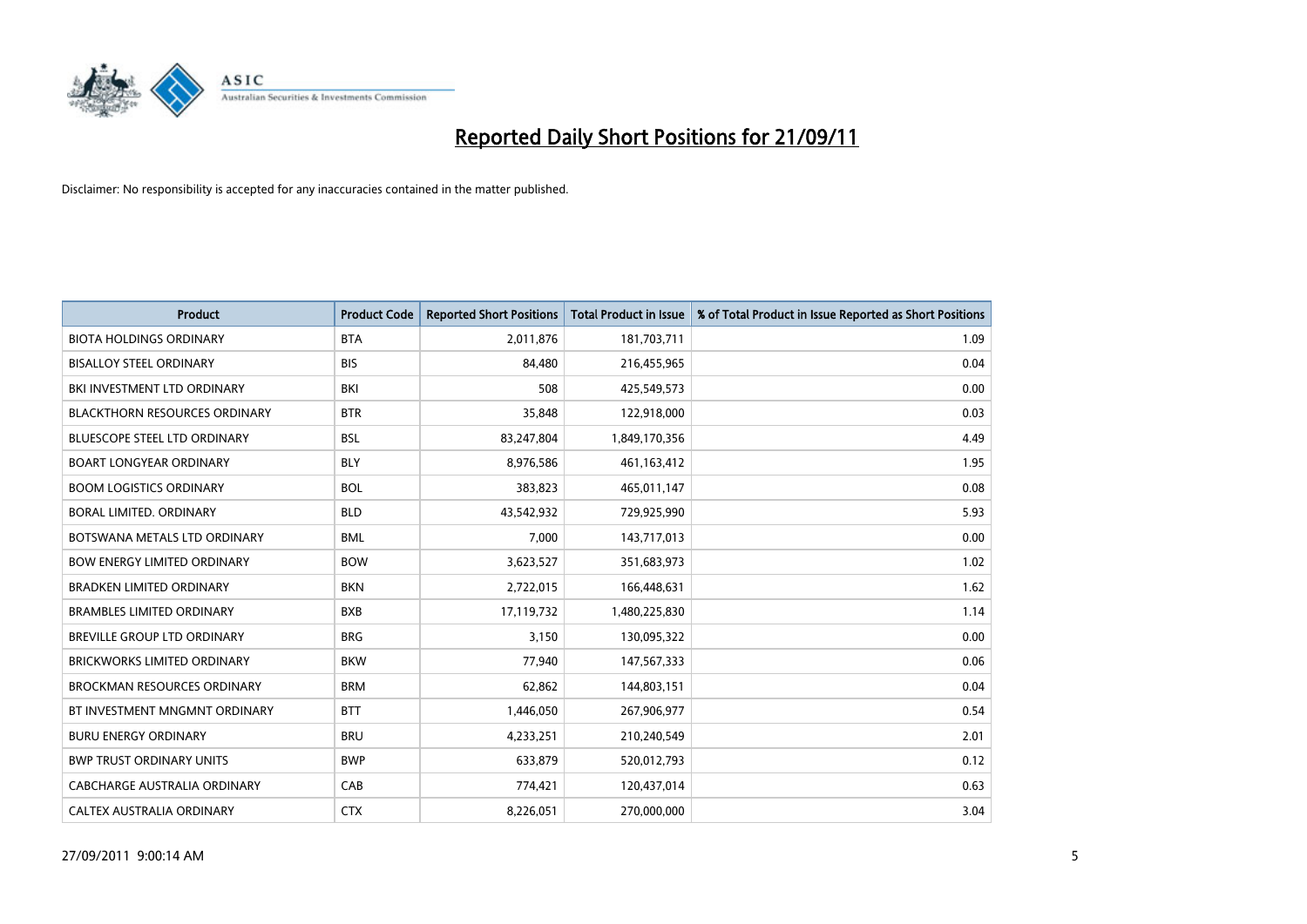

| <b>Product</b>                         | <b>Product Code</b> | <b>Reported Short Positions</b> | <b>Total Product in Issue</b> | % of Total Product in Issue Reported as Short Positions |
|----------------------------------------|---------------------|---------------------------------|-------------------------------|---------------------------------------------------------|
| <b>CAMPBELL BROTHERS ORDINARY</b>      | <b>CPB</b>          | 151,289                         | 67,503,411                    | 0.21                                                    |
| CAPE LAMBERT RES LTD ORDINARY          | <b>CFE</b>          | 1,094,431                       | 652,171,792                   | 0.18                                                    |
| CARABELLA RES LTD ORDINARY             | <b>CLR</b>          | 182,132                         | 96,548,204                    | 0.19                                                    |
| <b>CARBON ENERGY ORDINARY</b>          | <b>CNX</b>          | 1,026,933                       | 698,517,858                   | 0.13                                                    |
| <b>CARDNO LIMITED ORDINARY</b>         | <b>CDD</b>          | 454                             | 109,780,032                   | 0.00                                                    |
| CARNARVON PETROLEUM ORDINARY           | <b>CVN</b>          | 3,041,460                       | 690,320,634                   | 0.44                                                    |
| <b>CARNEGIE WAVE ENERGY ORDINARY</b>   | <b>CWE</b>          | 83.000                          | 899,087,627                   | 0.01                                                    |
| <b>CARPATHIAN RESOURCES ORDINARY</b>   | <b>CPN</b>          | 75,000                          | 265,533,501                   | 0.03                                                    |
| CARPENTARIA EXP. LTD ORDINARY          | CAP                 | 9,777                           | 98,741,301                    | 0.01                                                    |
| CARSALES.COM LTD ORDINARY              | <b>CRZ</b>          | 13,533,245                      | 233,879,722                   | 5.76                                                    |
| CASH CONVERTERS ORDINARY               | CCV                 | 202,843                         | 379,761,025                   | 0.05                                                    |
| <b>CASPIAN OIL &amp; GAS ORDINARY</b>  | <b>CIG</b>          | 50,000                          | 1,331,500,513                 | 0.00                                                    |
| CATALPA RESOURCES ORDINARY             | CAH                 | 1,916,659                       | 178,299,049                   | 1.07                                                    |
| <b>CELLNET GROUP ORDINARY</b>          | <b>CLT</b>          | 1,342                           | 61,232,953                    | 0.00                                                    |
| CENTRAL PETROLEUM ORDINARY             | <b>CTP</b>          | 11,455                          | 982,304,842                   | 0.00                                                    |
| CENTRO PROPERTIES UNITS/ORD STAPLED    | <b>CNP</b>          | 2,537                           | 972,414,514                   | 0.00                                                    |
| CENTRO RETAIL GROUP STAPLED SECURITIES | <b>CER</b>          | 755,189                         | 2,286,399,424                 | 0.03                                                    |
| CERAMIC FUEL CELLS ORDINARY            | CFU                 | 641,642                         | 1,201,353,566                 | 0.05                                                    |
| <b>CFS RETAIL PROPERTY UNITS</b>       | <b>CFX</b>          | 43,236,948                      | 2,839,591,911                 | 1.50                                                    |
| CGA MINING LIMITED ORDINARY            | <b>CGX</b>          | 32,018                          | 333,475,726                   | 0.01                                                    |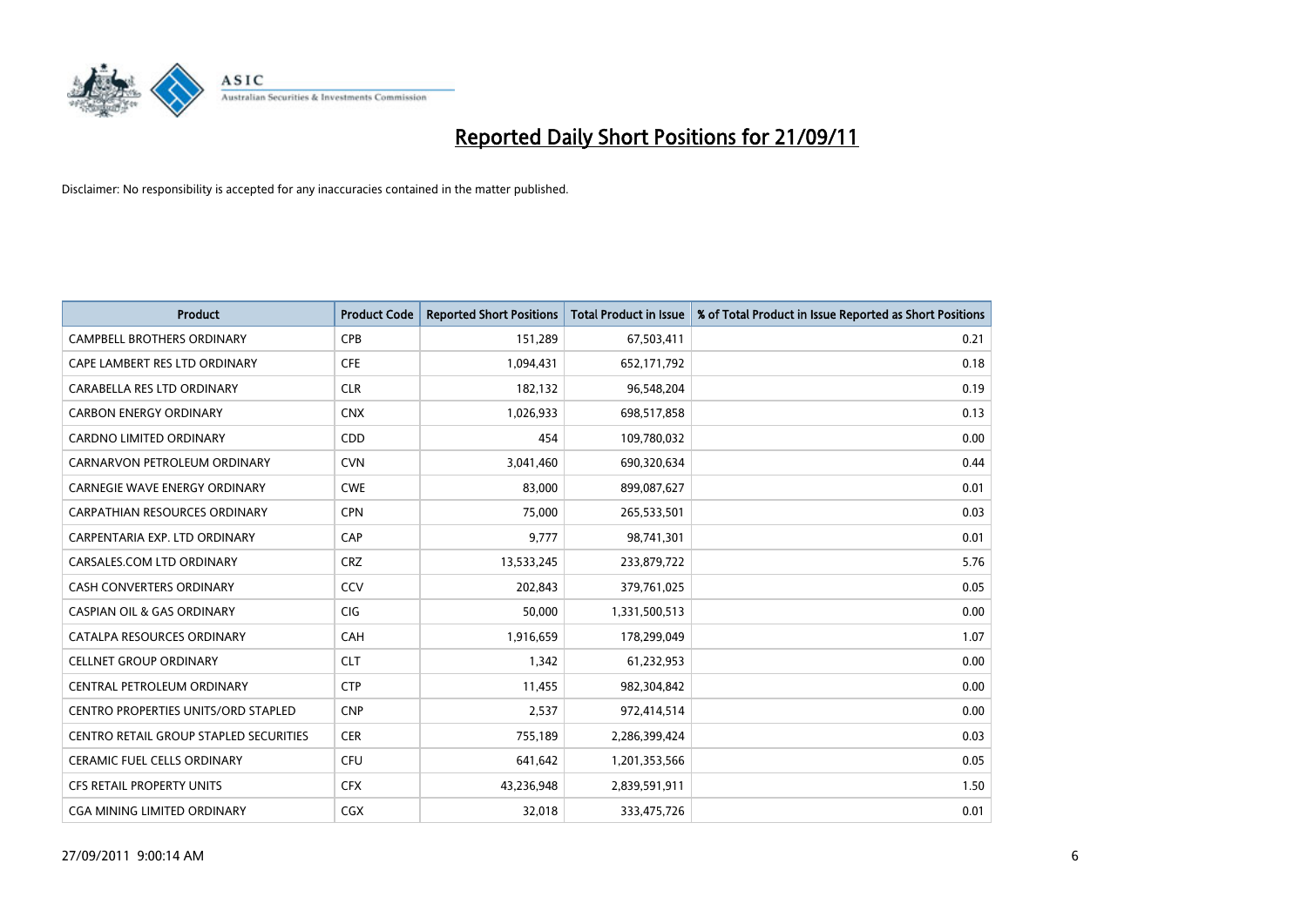

| <b>Product</b>                          | <b>Product Code</b> | <b>Reported Short Positions</b> | <b>Total Product in Issue</b> | % of Total Product in Issue Reported as Short Positions |
|-----------------------------------------|---------------------|---------------------------------|-------------------------------|---------------------------------------------------------|
| CHALLENGER DIV.PRO. STAPLED UNITS       | <b>CDI</b>          | 113,047                         | 898,159,765                   | 0.01                                                    |
| CHALLENGER INFRAST. STAPLED UNITS       | <b>CIF</b>          | 33,845                          | 316,223,785                   | 0.01                                                    |
| <b>CHALLENGER LIMITED ORDINARY</b>      | <b>CGF</b>          | 53,217,484                      | 493,707,490                   | 10.78                                                   |
| CHANDLER MACLEOD LTD ORDINARY           | <b>CMG</b>          | 11,970                          | 466,466,720                   | 0.00                                                    |
| CHARTER HALL GROUP STAPLED US PROHIBIT. | <b>CHC</b>          | 974,858                         | 308,040,283                   | 0.31                                                    |
| <b>CHARTER HALL OFFICE UNIT</b>         | COO                 | 5,580,601                       | 493,319,730                   | 1.13                                                    |
| <b>CHARTER HALL RETAIL UNITS</b>        | <b>COR</b>          | 519,687                         | 299,628,571                   | 0.16                                                    |
| CITIGOLD CORP LTD ORDINARY              | <b>CTO</b>          | 2,059,217                       | 1,105,078,301                 | 0.18                                                    |
| CLINUVEL PHARMACEUT, ORDINARY           | <b>CUV</b>          | 4,127                           | 30,394,206                    | 0.01                                                    |
| <b>CLOUGH LIMITED ORDINARY</b>          | <b>CLO</b>          | 125,570                         | 769,801,269                   | 0.01                                                    |
| CO2 GROUP LIMITED ORDINARY              | COZ                 | 489,500                         | 280,309,888                   | 0.17                                                    |
| <b>COAL &amp; ALLIED ORDINARY</b>       | <b>CNA</b>          | 1,473                           | 86,584,735                    | 0.00                                                    |
| COAL OF AFRICA LTD ORDINARY             | <b>CZA</b>          | 509,656                         | 531,639,661                   | 0.10                                                    |
| <b>COALSPUR MINES LTD ORDINARY</b>      | <b>CPL</b>          | 1,254,348                       | 579,768,744                   | 0.20                                                    |
| <b>COBAR CONSOLIDATED ORDINARY</b>      | CCU                 | 48,661                          | 175,313,488                   | 0.03                                                    |
| COCA-COLA AMATIL ORDINARY               | <b>CCL</b>          | 5,597,891                       | 758,281,096                   | 0.74                                                    |
| COCHLEAR LIMITED ORDINARY               | <b>COH</b>          | 1,976,968                       | 56,877,410                    | 3.47                                                    |
| COCKATOO COAL ORDINARY                  | <b>COK</b>          | 6,028,763                       | 1,016,196,908                 | 0.58                                                    |
| <b>COFFEY INTERNATIONAL ORDINARY</b>    | <b>COF</b>          | 191,261                         | 134,066,081                   | 0.14                                                    |
| <b>COKAL LTD ORDINARY</b>               | <b>CKA</b>          | 814,794                         | 130,100,735                   | 0.62                                                    |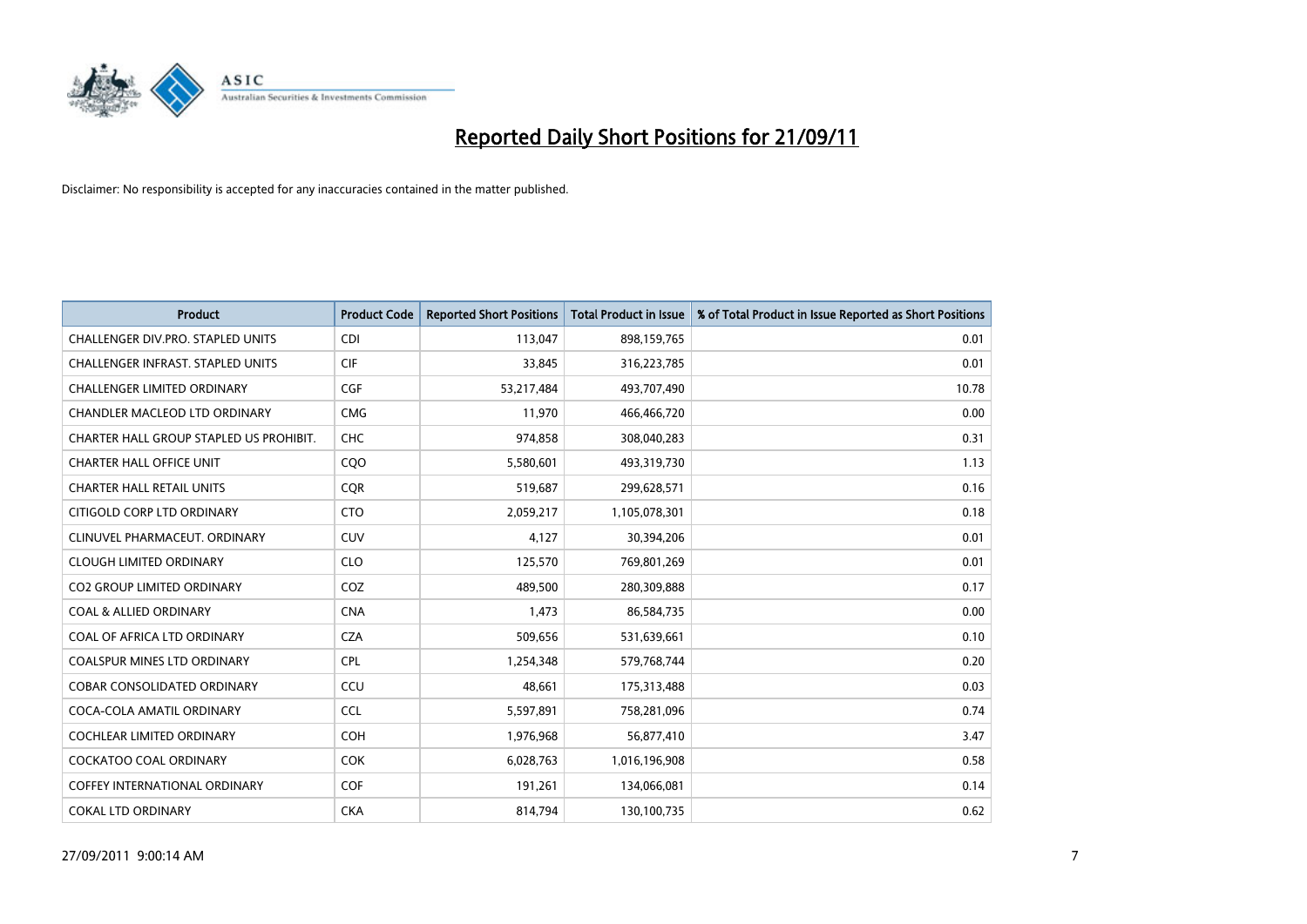

| <b>Product</b>                          | <b>Product Code</b> | <b>Reported Short Positions</b> | <b>Total Product in Issue</b> | % of Total Product in Issue Reported as Short Positions |
|-----------------------------------------|---------------------|---------------------------------|-------------------------------|---------------------------------------------------------|
| COMMONWEALTH BANK, ORDINARY             | <b>CBA</b>          | 33,346,244                      | 1,558,713,344                 | 2.10                                                    |
| COMMONWEALTH PROP ORDINARY UNITS        | <b>CPA</b>          | 35,264,067                      | 2,458,123,552                 | 1.44                                                    |
| <b>COMPASS RESOURCES ORDINARY</b>       | <b>CMR</b>          | 160,952                         | 147,402,920                   | 0.11                                                    |
| <b>COMPUTERSHARE LTD ORDINARY</b>       | CPU                 | 5,288,557                       | 555,664,059                   | 0.94                                                    |
| <b>CONNECTEAST GROUP STAPLED</b>        | <b>CEU</b>          | 1,595,626                       | 3,940,145,951                 | 0.04                                                    |
| CONQUEST MINING ORDINARY                | COT                 | 222,254                         | 583,241,478                   | 0.03                                                    |
| CONSOLIDATED MEDIA, ORDINARY            | <b>CMI</b>          | 2,168,855                       | 561,834,996                   | 0.39                                                    |
| CONTANGO MICROCAP ORDINARY              | <b>CTN</b>          | 7,500                           | 146,423,793                   | 0.01                                                    |
| COOPER ENERGY LTD ORDINARY              | <b>COE</b>          | 89,539                          | 292,576,001                   | 0.03                                                    |
| <b>COPPER STRIKE LTD ORDINARY</b>       | <b>CSE</b>          | 714                             | 129,455,571                   | 0.00                                                    |
| <b>CORDLIFE LIMITED ORDINARY</b>        | CBB                 |                                 | 150,887,354                   | 0.00                                                    |
| COUNT FINANCIAL ORDINARY                | COU                 | 428,808                         | 262,282,684                   | 0.16                                                    |
| <b>CREDIT CORP GROUP ORDINARY</b>       | <b>CCP</b>          | 2,100                           | 45,210,752                    | 0.00                                                    |
| <b>CROMWELL PROP STAPLED SECURITIES</b> | <b>CMW</b>          | 90,351                          | 966,845,859                   | 0.01                                                    |
| <b>CROWN LIMITED ORDINARY</b>           | <b>CWN</b>          | 1,360,864                       | 755,251,983                   | 0.15                                                    |
| <b>CSG LIMITED ORDINARY</b>             | CSV                 | 855,212                         | 282,567,499                   | 0.31                                                    |
| <b>CSL LIMITED ORDINARY</b>             | <b>CSL</b>          | 7,302,755                       | 528,117,306                   | 1.36                                                    |
| <b>CSR LIMITED ORDINARY</b>             | <b>CSR</b>          | 23,801,603                      | 506,000,315                   | 4.68                                                    |
| <b>CUDECO LIMITED ORDINARY</b>          | CDU                 | 1,714,165                       | 138,649,865                   | 1.23                                                    |
| <b>CUSTOMERS LIMITED ORDINARY</b>       | <b>CUS</b>          | 7,991                           | 134,869,357                   | 0.01                                                    |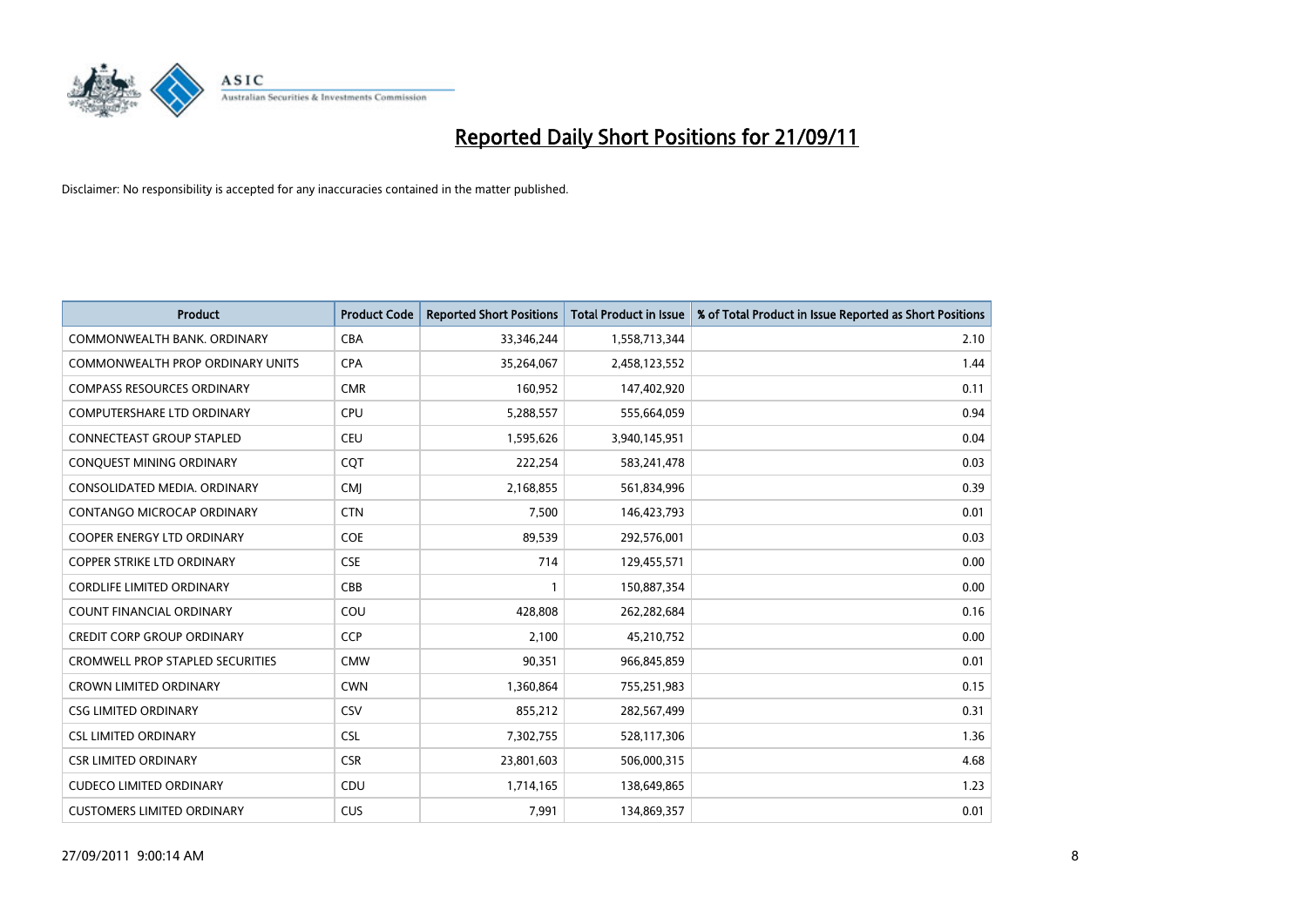

| <b>Product</b>                       | <b>Product Code</b> | <b>Reported Short Positions</b> | <b>Total Product in Issue</b> | % of Total Product in Issue Reported as Short Positions |
|--------------------------------------|---------------------|---------------------------------|-------------------------------|---------------------------------------------------------|
| DART ENERGY LTD ORDINARY             | <b>DTE</b>          | 5,950,086                       | 720,875,002                   | 0.82                                                    |
| DAVID JONES LIMITED ORDINARY         | <b>DIS</b>          | 47,049,465                      | 520,751,395                   | 9.05                                                    |
| <b>DECMIL GROUP LIMITED ORDINARY</b> | <b>DCG</b>          | 114,110                         | 124,269,568                   | 0.09                                                    |
| DEEP YELLOW LIMITED ORDINARY         | <b>DYL</b>          | 15,876                          | 1,128,506,403                 | 0.00                                                    |
| DEVINE LIMITED ORDINARY              | <b>DVN</b>          | 1,800                           | 634,918,223                   | 0.00                                                    |
| DEXUS PROPERTY GROUP STAPLED UNITS   | <b>DXS</b>          | 5,124,754                       | 4,839,024,176                 | 0.09                                                    |
| DISCOVERY METALS LTD ORDINARY        | <b>DML</b>          | 7,226,008                       | 439,128,231                   | 1.64                                                    |
| DOMINO PIZZA ENTERPR ORDINARY        | <b>DMP</b>          | 237,777                         | 69,024,674                    | 0.35                                                    |
| DOWNER EDI LIMITED ORDINARY          | <b>DOW</b>          | 7,010,537                       | 429,100,296                   | 1.60                                                    |
| DUET GROUP STAPLED US PROHIBIT.      | <b>DUE</b>          | 6,397,259                       | 1,091,628,341                 | 0.59                                                    |
| DULUXGROUP LIMITED ORDINARY          | <b>DLX</b>          | 11,665,020                      | 367,456,259                   | 3.16                                                    |
| <b>EASTERN STAR GAS ORDINARY</b>     | ESG                 | 30,742,546                      | 992,317,041                   | 3.08                                                    |
| ECHO ENTERTAINMENT ORDINARY          | EGP                 | 1,330,818                       | 688,019,737                   | 0.19                                                    |
| <b>ELDERS LIMITED ORDINARY</b>       | <b>ELD</b>          | 18,797,668                      | 448,598,480                   | 4.18                                                    |
| ELDORADO GOLD CORP CDI 1:1           | EAU                 | 16,617                          | 11,658,431                    | 0.15                                                    |
| ELEMENTAL MINERALS ORDINARY          | <b>ELM</b>          | 581,779                         | 222,281,109                   | 0.26                                                    |
| ELEMENTOS LIMITED ORDINARY           | <b>ELT</b>          | 16                              | 77,068,979                    | 0.00                                                    |
| ELIXIR PETROLEUM LTD ORDINARY        | <b>EXR</b>          | 324,400                         | 188,988,472                   | 0.17                                                    |
| <b>EMECO HOLDINGS ORDINARY</b>       | <b>EHL</b>          | 1,043,627                       | 631,237,586                   | 0.15                                                    |
| ENERGY RESOURCES ORDINARY 'A'        | ERA                 | 4,426,102                       | 190,737,934                   | 2.34                                                    |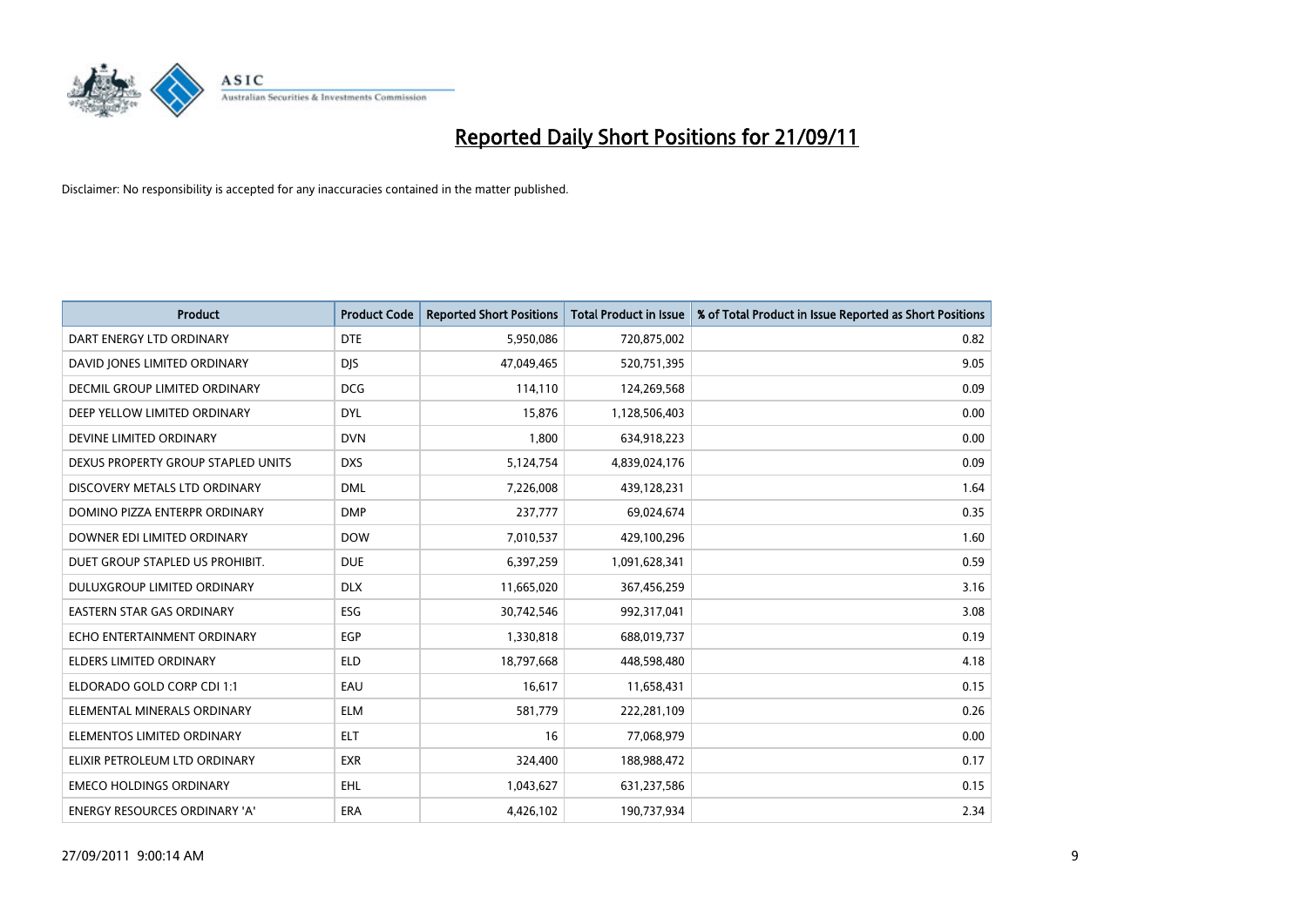

| <b>Product</b>                               | <b>Product Code</b> | <b>Reported Short Positions</b> | <b>Total Product in Issue</b> | % of Total Product in Issue Reported as Short Positions |
|----------------------------------------------|---------------------|---------------------------------|-------------------------------|---------------------------------------------------------|
| <b>ENERGY WORLD CORPOR, ORDINARY</b>         | <b>EWC</b>          | 23, 163, 195                    | 1,734,166,672                 | 1.35                                                    |
| ENTEK ENERGY LTD ORDINARY                    | ETE                 | 489,903                         | 510,657,387                   | 0.10                                                    |
| <b>ENTELLECT LIMITED ORDINARY</b>            | <b>ESN</b>          | 464,050                         | 985,337,932                   | 0.05                                                    |
| <b>ENVESTRA LIMITED ORDINARY</b>             | <b>ENV</b>          | 1,470,775                       | 1,468,560,201                 | 0.08                                                    |
| <b>EXTRACT RESOURCES ORDINARY</b>            | <b>EXT</b>          | 444,595                         | 251,159,163                   | 0.15                                                    |
| FAIRFAX MEDIA LTD ORDINARY                   | <b>FXI</b>          | 301,119,564                     | 2,351,955,725                 | 12.79                                                   |
| <b>FAR LTD ORDINARY</b>                      | <b>FAR</b>          | 21,000,000                      | 1,245,401,164                 | 1.69                                                    |
| FERRAUS LIMITED ORDINARY                     | <b>FRS</b>          | 310                             | 408,884,504                   | 0.00                                                    |
| FISHER & PAYKEL APP. ORDINARY                | <b>FPA</b>          | 18,298                          | 724,235,162                   | 0.00                                                    |
| <b>FKP PROPERTY GROUP STAPLED SECURITIES</b> | <b>FKP</b>          | 27,461,186                      | 1,185,077,223                 | 2.32                                                    |
| FLEETWOOD CORP ORDINARY                      | <b>FWD</b>          | 346,169                         | 58,122,158                    | 0.60                                                    |
| FLETCHER BUILDING ORDINARY                   | <b>FBU</b>          | 8,691,297                       | 678,573,570                   | 1.28                                                    |
| FLEXIGROUP LIMITED ORDINARY                  | <b>FXL</b>          | 47,062                          | 276,292,173                   | 0.02                                                    |
| <b>FLIGHT CENTRE ORDINARY</b>                | <b>FLT</b>          | 4,823,457                       | 99,974,920                    | 4.82                                                    |
| FLINDERS MINES LTD ORDINARY                  | <b>FMS</b>          | 21,564,041                      | 1,821,039,571                 | 1.17                                                    |
| <b>FOCUS MINERALS LTD ORDINARY</b>           | <b>FML</b>          | 8,880,355                       | 4,263,534,602                 | 0.21                                                    |
| <b>FORGE GROUP LIMITED ORDINARY</b>          | FGE                 | 121,312                         | 83,429,014                    | 0.14                                                    |
| FORTE ENERGY NL ORDINARY                     | <b>FTE</b>          | 2,658,986                       | 695,589,311                   | 0.38                                                    |
| FORTESCUE METALS GRP ORDINARY                | <b>FMG</b>          | 66,951,853                      | 3,113,798,659                 | 2.12                                                    |
| <b>FOSTER'S GROUP ORDINARY</b>               | FGL                 | 9,719,349                       | 1,940,894,542                 | 0.48                                                    |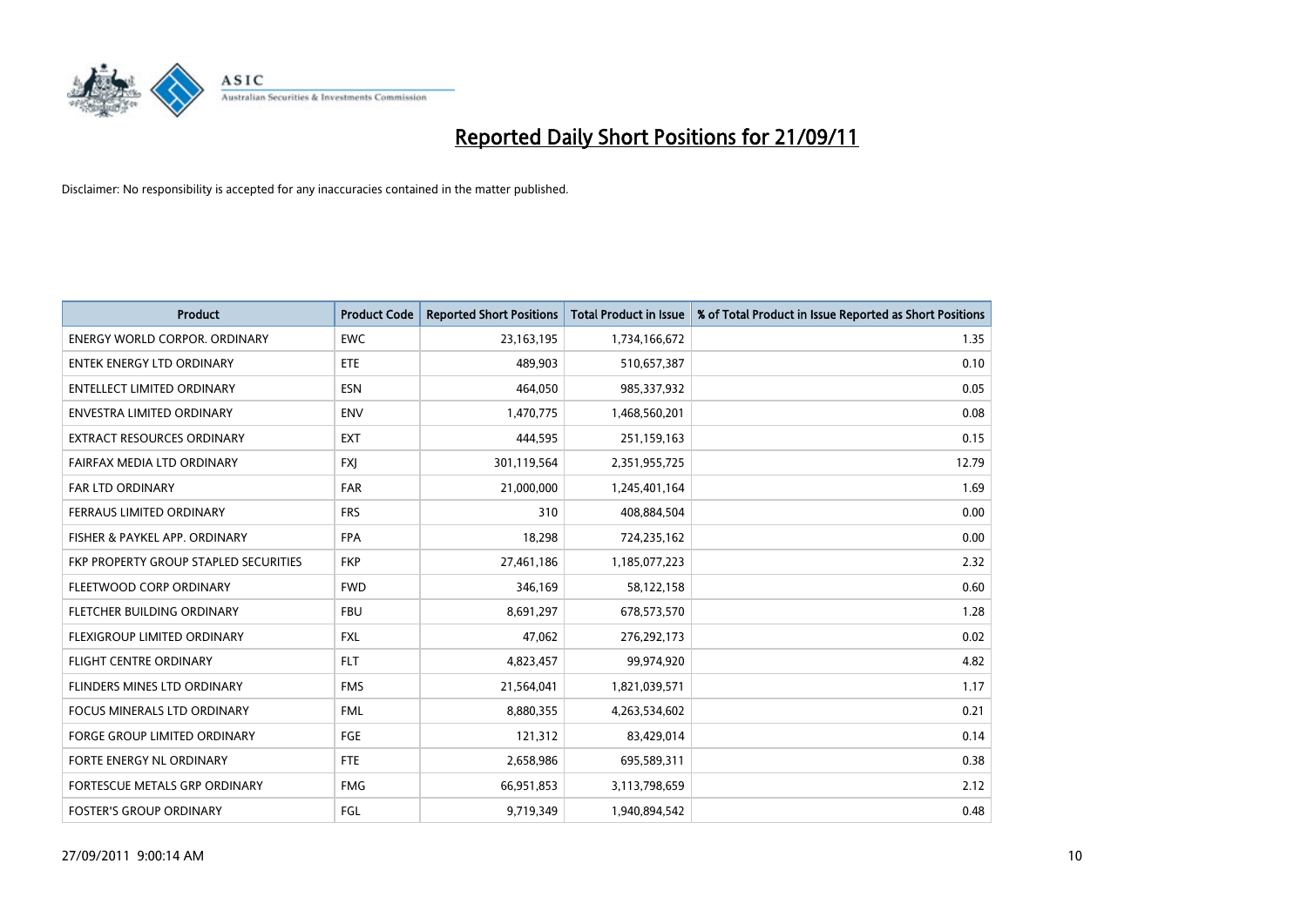

| <b>Product</b>                            | <b>Product Code</b> | <b>Reported Short Positions</b> | <b>Total Product in Issue</b> | % of Total Product in Issue Reported as Short Positions |
|-------------------------------------------|---------------------|---------------------------------|-------------------------------|---------------------------------------------------------|
| FTD CORPORATION ORDINARY                  | <b>FTD</b>          | 8.088                           | 36,474,593                    | 0.02                                                    |
| FUNTASTIC LIMITED ORDINARY                | <b>FUN</b>          | 322,528                         | 340,997,682                   | 0.09                                                    |
| <b>G.U.D. HOLDINGS ORDINARY</b>           | GUD                 | 465,367                         | 70,107,387                    | 0.66                                                    |
| <b>GALAXY RESOURCES ORDINARY</b>          | <b>GXY</b>          | 2,699,127                       | 323,327,000                   | 0.84                                                    |
| <b>GEODYNAMICS LIMITED ORDINARY</b>       | GDY                 | 127,382                         | 337,084,174                   | 0.04                                                    |
| <b>GINDALBIE METALS LTD ORDINARY</b>      | GBG                 | 28,340,417                      | 1,135,565,349                 | 2.48                                                    |
| <b>GLOBAL MINING ORDINARY</b>             | <b>GMI</b>          | 8,951                           | 184,894,556                   | 0.00                                                    |
| <b>GLOUCESTER COAL ORDINARY</b>           | GCL                 | 1,341,338                       | 202,905,967                   | 0.66                                                    |
| <b>GME RESOURCES LTD ORDINARY</b>         | <b>GME</b>          | 800                             | 322,635,902                   | 0.00                                                    |
| <b>GOLD ONE INT LTD ORDINARY</b>          | <b>GDO</b>          | 984,249                         | 809,004,292                   | 0.12                                                    |
| <b>GOLDEN WEST RESOURCE ORDINARY</b>      | <b>GWR</b>          | 1,617                           | 192,082,567                   | 0.00                                                    |
| <b>GOODMAN FIELDER, ORDINARY</b>          | <b>GFF</b>          | 47,257,254                      | 1,380,386,438                 | 3.39                                                    |
| <b>GOODMAN GROUP STAPLED US PROHIBIT.</b> | <b>GMG</b>          | 32,139,726                      | 7,394,607,411                 | 0.42                                                    |
| <b>GPT GROUP STAPLED SEC.</b>             | <b>GPT</b>          | 17,450,103                      | 1,838,622,151                 | 0.95                                                    |
| <b>GRAINCORP LIMITED A CLASS ORDINARY</b> | <b>GNC</b>          | 1,310,591                       | 198,318,900                   | 0.64                                                    |
| <b>GRANGE RESOURCES. ORDINARY</b>         | GRR                 | 335,090                         | 1,153,937,134                 | 0.03                                                    |
| <b>GREENCAP LIMITED ORDINARY</b>          | GCG                 |                                 | 262,515,385                   | 0.00                                                    |
| <b>GREENLAND MIN EN LTD ORDINARY</b>      | GGG                 | 2,156,427                       | 410,407,582                   | 0.52                                                    |
| <b>GRYPHON MINERALS LTD ORDINARY</b>      | <b>GRY</b>          | 1,970,342                       | 299,922,058                   | 0.64                                                    |
| <b>GUILDFORD COAL LTD ORDINARY</b>        | <b>GUF</b>          | 2,157,186                       | 219,654,168                   | 0.99                                                    |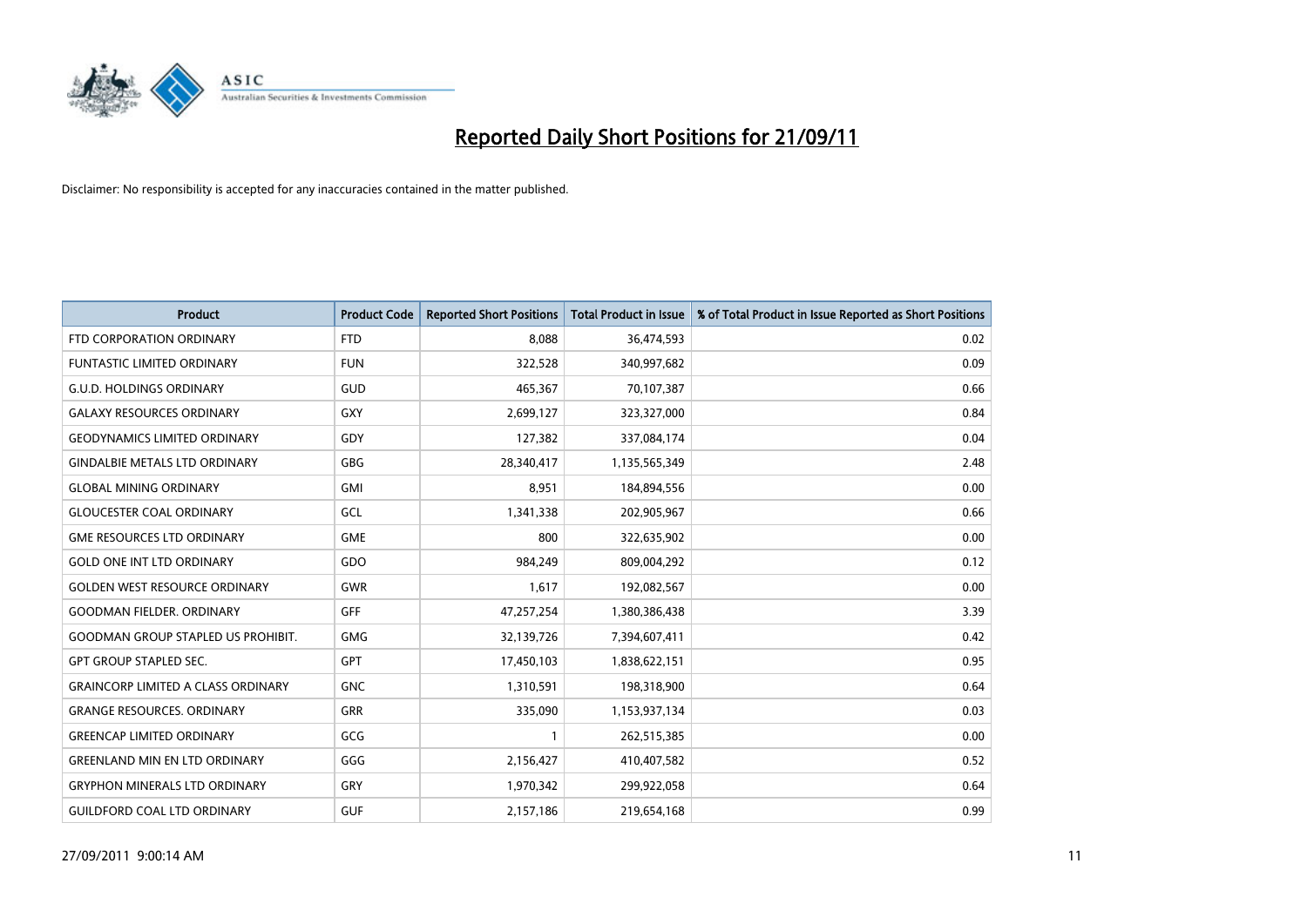

| <b>Product</b>                        | <b>Product Code</b> | <b>Reported Short Positions</b> | <b>Total Product in Issue</b> | % of Total Product in Issue Reported as Short Positions |
|---------------------------------------|---------------------|---------------------------------|-------------------------------|---------------------------------------------------------|
| <b>GUINNESS PEAT GROUP. CDI 1:1</b>   | GPG                 | 47,054                          | 263,854,286                   | 0.02                                                    |
| <b>GUNNS LIMITED ORDINARY</b>         | <b>GNS</b>          | 66,986,239                      | 848,401,559                   | 7.89                                                    |
| <b>GWA GROUP LTD ORDINARY</b>         | <b>GWA</b>          | 8,287,107                       | 301,525,014                   | 2.74                                                    |
| HARVEY NORMAN ORDINARY                | <b>HVN</b>          | 51,114,616                      | 1,062,316,784                 | 4.82                                                    |
| HASTIE GROUP LIMITED ORDINARY         | <b>HST</b>          | 3,320,648                       | 1,369,040,011                 | 0.24                                                    |
| HASTINGS DIVERSIFIED STAPLED SECURITY | <b>HDF</b>          | 3,320,905                       | 530,001,072                   | 0.61                                                    |
| <b>HEARTWARE INT INC CDI 35:1</b>     | <b>HIN</b>          | 272,008                         | 48,598,550                    | 0.56                                                    |
| <b>HENDERSON GROUP CDI 1:1</b>        | <b>HGG</b>          | 11,507,227                      | 634,945,708                   | 1.81                                                    |
| HFA HOLDINGS LIMITED ORDINARY         | <b>HFA</b>          | 370,444                         | 117,332,831                   | 0.31                                                    |
| <b>HIGHLANDS PACIFIC ORDINARY</b>     | HIG                 | 2,514,682                       | 686,082,148                   | 0.36                                                    |
| HILLGROVE RES LTD ORDINARY            | <b>HGO</b>          | 1,272,722                       | 793,698,575                   | 0.16                                                    |
| HILLS HOLDINGS LTD ORDINARY           | <b>HIL</b>          | 4,665,904                       | 249,139,016                   | 1.86                                                    |
| HORIZON OIL LIMITED ORDINARY          | <b>HZN</b>          | 14,558,865                      | 1,130,811,515                 | 1.29                                                    |
| HUNNU COAL LIMITED ORDINARY           | <b>HUN</b>          | 47,712                          | 216,565,002                   | 0.02                                                    |
| <b>IINET LIMITED ORDINARY</b>         | <b>IIN</b>          | 1,307,355                       | 152,169,119                   | 0.86                                                    |
| <b>ILUKA RESOURCES ORDINARY</b>       | ILU                 | 6,242,509                       | 418,700,517                   | 1.47                                                    |
| <b>IMDEX LIMITED ORDINARY</b>         | <b>IMD</b>          | 40,498                          | 203,405,935                   | 0.01                                                    |
| IMF (AUSTRALIA) LTD ORDINARY          | <b>IMF</b>          | 352,657                         | 123,828,193                   | 0.28                                                    |
| IMX RESOURCES LTD ORDINARY            | <b>IXR</b>          | 20,000                          | 262,612,803                   | 0.01                                                    |
| <b>INCITEC PIVOT ORDINARY</b>         | <b>IPL</b>          | 2,045,661                       | 1,628,730,107                 | 0.11                                                    |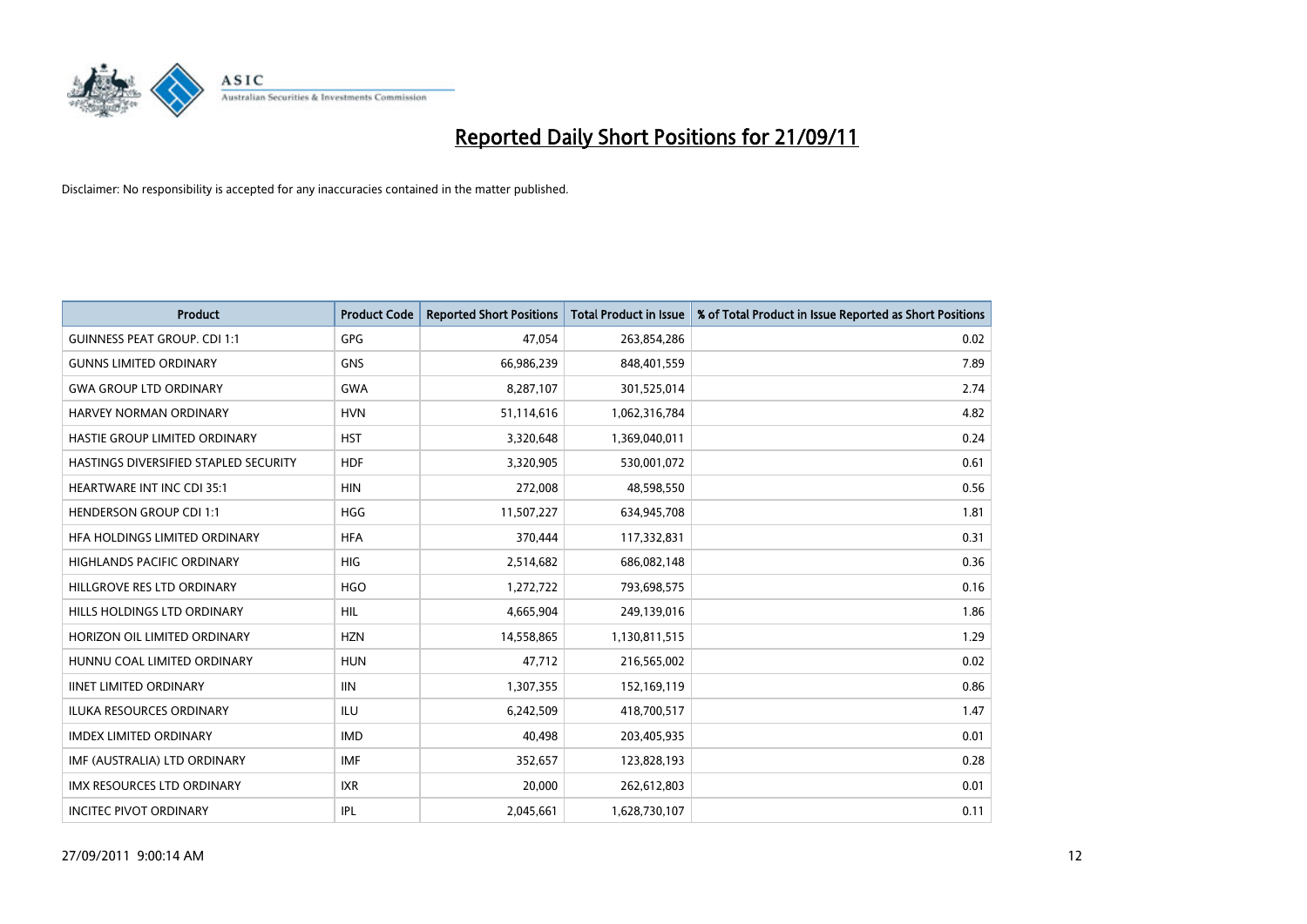

| <b>Product</b>                                | <b>Product Code</b> | <b>Reported Short Positions</b> | <b>Total Product in Issue</b> | % of Total Product in Issue Reported as Short Positions |
|-----------------------------------------------|---------------------|---------------------------------|-------------------------------|---------------------------------------------------------|
| <b>INDEPENDENCE GROUP ORDINARY</b>            | <b>IGO</b>          | 3,166,222                       | 202,907,135                   | 1.55                                                    |
| INDOPHIL RESOURCES ORDINARY                   | <b>IRN</b>          | 1,672,420                       | 995,437,860                   | 0.18                                                    |
| <b>INDUSTREA LIMITED ORDINARY</b>             | IDL                 | 1,592,954                       | 364,733,566                   | 0.43                                                    |
| INFIGEN ENERGY STAPLED SECURITIES             | <b>IFN</b>          | 6,836,745                       | 762,265,972                   | 0.92                                                    |
| ING RE COM GROUP STAPLED SECURITIES           | ILF.                | 9.075                           | 441,029,194                   | 0.00                                                    |
| <b>INSURANCE AUSTRALIA ORDINARY</b>           | IAG                 | 12,442,520                      | 2,079,034,021                 | 0.59                                                    |
| INT GOLDFIELDS LTD ORDINARY                   | <b>IGS</b>          | 8,042,682                       | 571,520,386                   | 1.41                                                    |
| INTEGRA MINING LTD, ORDINARY                  | <b>IGR</b>          | 5,334,205                       | 843,493,881                   | 0.61                                                    |
| <b>INTREPID MINES ORDINARY</b>                | <b>IAU</b>          | 1,729,489                       | 522,374,199                   | 0.32                                                    |
| <b>INVESTA OFFICE FUND STAPLED SECURITIES</b> | <b>IOF</b>          | 11,262,070                      | 2,729,071,212                 | 0.40                                                    |
| <b>INVOCARE LIMITED ORDINARY</b>              | IVC                 | 1,301,073                       | 107,912,897                   | 1.20                                                    |
| <b>ION LIMITED ORDINARY</b>                   | <b>ION</b>          | 164,453                         | 256,365,105                   | 0.06                                                    |
| <b>IOOF HOLDINGS LTD ORDINARY</b>             | <b>IFL</b>          | 903,794                         | 229,794,395                   | 0.38                                                    |
| <b>IRESS MARKET TECH. ORDINARY</b>            | <b>IRE</b>          | 1,186,075                       | 127,036,010                   | 0.90                                                    |
| <b>IRON ORE HOLDINGS ORDINARY</b>             | <b>IOH</b>          | 43,532                          | 166,087,005                   | 0.02                                                    |
| ISHARES GLOBAL 100 CDI 1:1                    | <b>IOO</b>          | 21,923                          | 10,600,000                    | 0.21                                                    |
| ISHARES MSCI AUS 200 ISHARES MSCI AUS 200     | <b>IOZ</b>          | 73,930                          | 2,400,836                     | 3.08                                                    |
| ISHARES MSCI EM MKTS CDI 1:1                  | IEM                 | 18,083                          | 425,700,000                   | 0.00                                                    |
| ISHARES S&P HIGH DIV ISHARES S&P HIGH DIV     | <b>IHD</b>          | 76,323                          | 2,300,931                     | 3.32                                                    |
| ISHARES SMALL ORDS ISHARES SMALL ORDS         | <b>ISO</b>          | 268.326                         | 3,901,916                     | 6.88                                                    |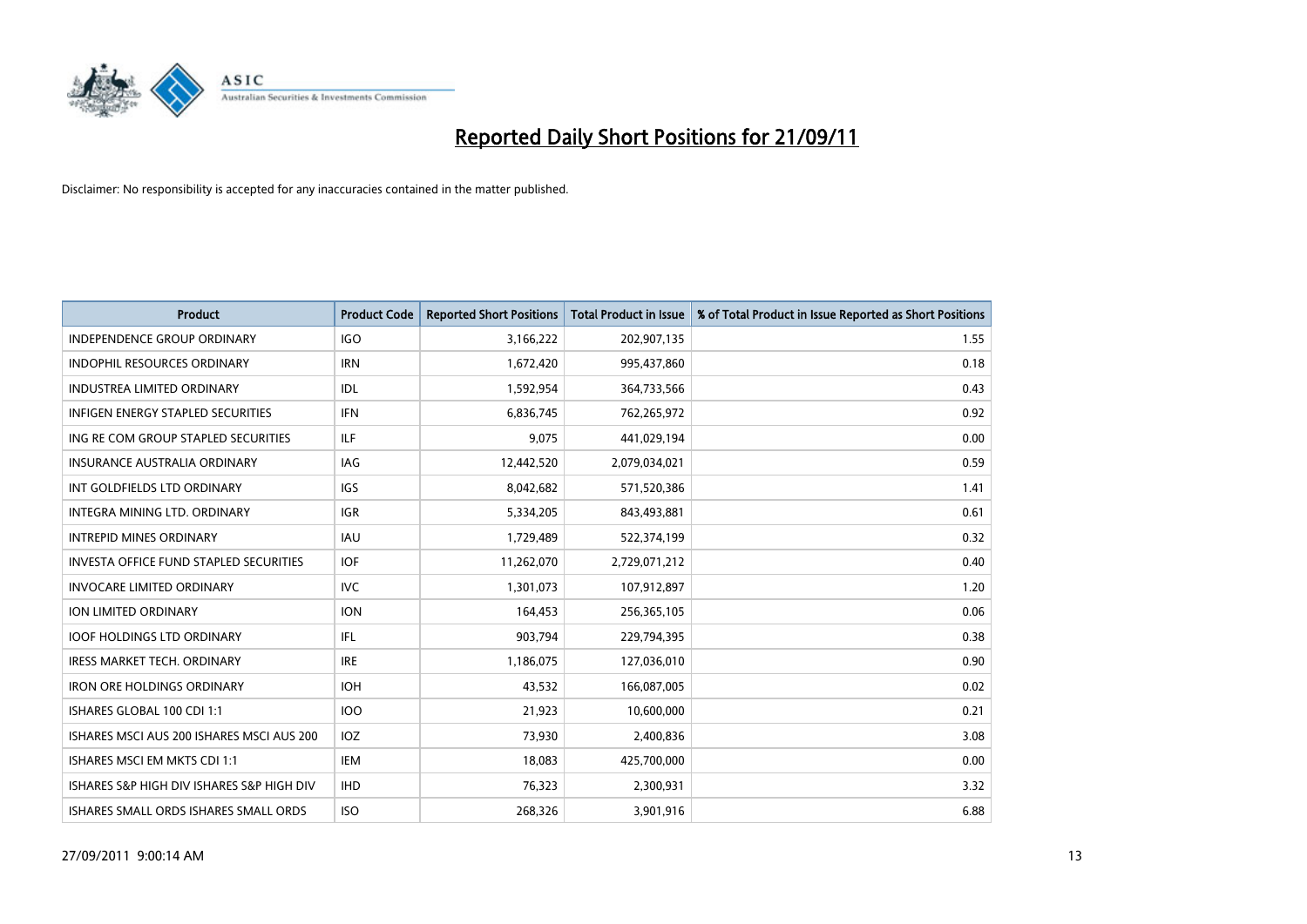

| <b>Product</b>                                  | <b>Product Code</b> | <b>Reported Short Positions</b> | <b>Total Product in Issue</b> | % of Total Product in Issue Reported as Short Positions |
|-------------------------------------------------|---------------------|---------------------------------|-------------------------------|---------------------------------------------------------|
| <b>IVANHOE AUSTRALIA ORDINARY</b>               | <b>IVA</b>          | 1,198,428                       | 420,189,553                   | 0.27                                                    |
| <b>JAMES HARDIE INDUST CHESS DEPOSITARY INT</b> | <b>IHX</b>          | 24,365,743                      | 438,071,648                   | 5.52                                                    |
| <b>JAMESON RESOURCES ORDINARY</b>               | <b>JAL</b>          | 1,600,000                       | 95,828,865                    | 1.67                                                    |
| <b>IB HI-FI LIMITED ORDINARY</b>                | <b>IBH</b>          | 19,761,710                      | 98,756,791                    | 20.02                                                   |
| <b>KAGARA LTD ORDINARY</b>                      | <b>KZL</b>          | 12,281,870                      | 718,068,836                   | 1.70                                                    |
| KANGAROO RES LTD ORDINARY                       | <b>KRL</b>          | 538,800                         | 3,434,430,012                 | 0.02                                                    |
| KAROON GAS AUSTRALIA ORDINARY                   | <b>KAR</b>          | 3,270,593                       | 221,420,769                   | 1.47                                                    |
| KATHMANDU HOLD LTD ORDINARY                     | <b>KMD</b>          | 1,667,805                       | 200,000,000                   | 0.82                                                    |
| KEYBRIDGE CAPITAL ORDINARY                      | <b>KBC</b>          | 5,999                           | 172,070,564                   | 0.00                                                    |
| KIMBERLEY METALS LTD ORDINARY                   | KBL                 | 1,820                           | 164,752,978                   | 0.00                                                    |
| KINGSGATE CONSOLID. ORDINARY                    | <b>KCN</b>          | 2,098,600                       | 135,479,823                   | 1.53                                                    |
| KINGSROSE MINING LTD ORDINARY                   | <b>KRM</b>          | 612,737                         | 267,123,726                   | 0.23                                                    |
| LEIGHTON HOLDINGS ORDINARY                      | LEI                 | 10,159,139                      | 336,515,596                   | 2.99                                                    |
| LEND LEASE GROUP UNIT/ORD STAPLED               | LLC                 | 3,757,990                       | 570,915,669                   | 0.64                                                    |
| LINC ENERGY LTD ORDINARY                        | <b>LNC</b>          | 6,273,279                       | 503,418,900                   | 1.24                                                    |
| LIQUEFIED NATURAL ORDINARY                      | LNG                 | 370,140                         | 267,699,015                   | 0.14                                                    |
| <b>LYNAS CORPORATION ORDINARY</b>               | <b>LYC</b>          | 85,094,619                      | 1,713,846,913                 | 4.97                                                    |
| M2 TELECOMMUNICATION ORDINARY                   | <b>MTU</b>          | 92,249                          | 123,731,285                   | 0.07                                                    |
| <b>MACA LIMITED ORDINARY</b>                    | <b>MLD</b>          | 58,888                          | 150,000,000                   | 0.04                                                    |
| MACARTHUR COAL ORDINARY                         | <b>MCC</b>          | 702.410                         | 302.092.343                   | 0.23                                                    |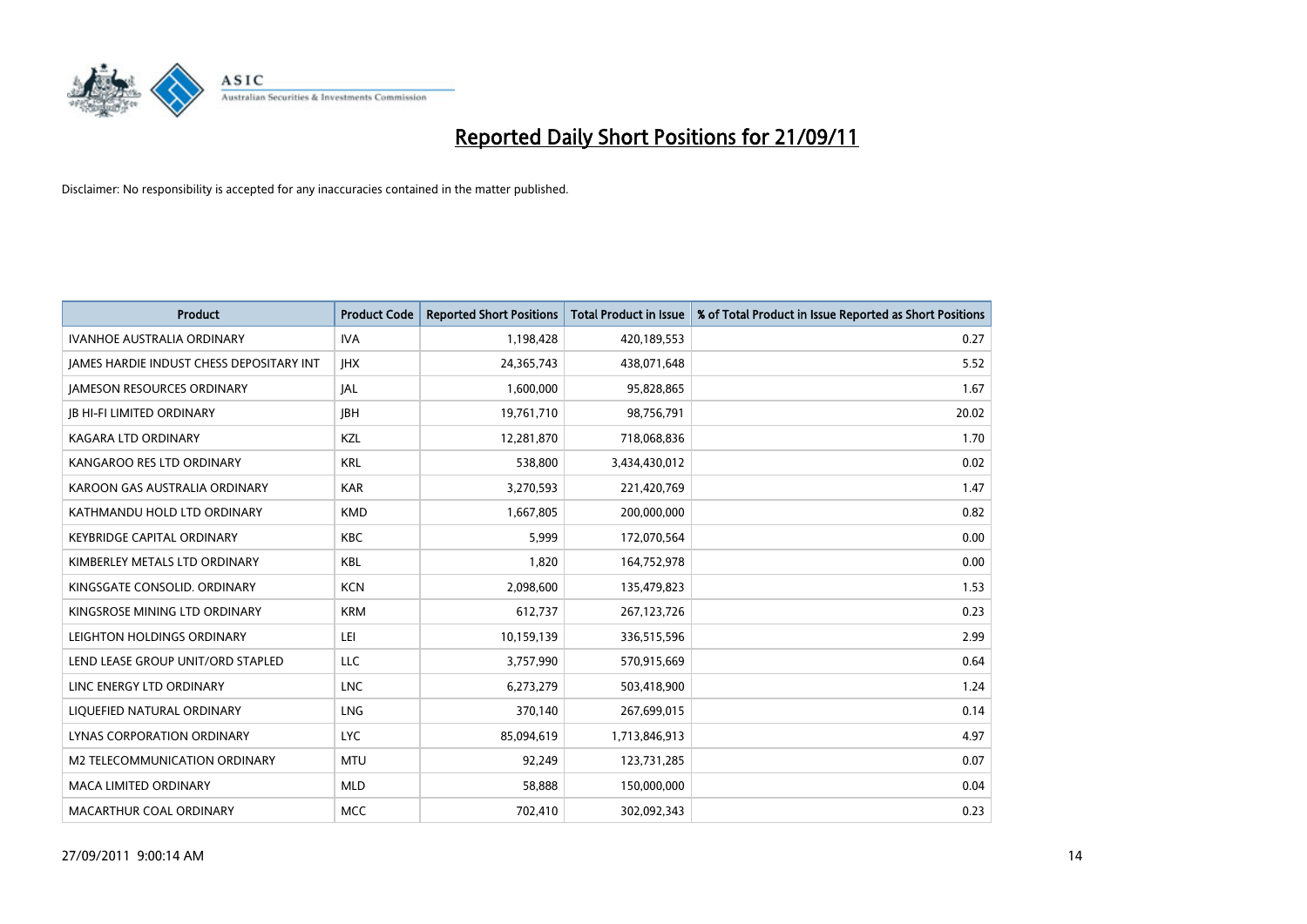

| <b>Product</b>                        | <b>Product Code</b> | <b>Reported Short Positions</b> | <b>Total Product in Issue</b> | % of Total Product in Issue Reported as Short Positions |
|---------------------------------------|---------------------|---------------------------------|-------------------------------|---------------------------------------------------------|
| <b>MACMAHON HOLDINGS ORDINARY</b>     | <b>MAH</b>          | 5,665,917                       | 738,631,705                   | 0.77                                                    |
| MACO ATLAS ROADS GRP ORDINARY STAPLED | <b>MQA</b>          | 11,570,762                      | 464,279,594                   | 2.49                                                    |
| MACOUARIE GROUP LTD ORDINARY          | <b>MOG</b>          | 5,537,398                       | 348,285,032                   | 1.55                                                    |
| MAP GROUP STAPLED US PROHIBIT.        | <b>MAP</b>          | 6,288,654                       | 1,861,210,782                 | 0.33                                                    |
| <b>MATRIX C &amp; E LTD ORDINARY</b>  | <b>MCE</b>          | 302,149                         | 77,081,507                    | 0.39                                                    |
| MCMILLAN SHAKESPEARE ORDINARY         | <b>MMS</b>          | 17,720                          | 68,276,977                    | 0.02                                                    |
| <b>MCPHERSON'S LTD ORDINARY</b>       | <b>MCP</b>          | 211,478                         | 72,401,758                    | 0.29                                                    |
| MEDUSA MINING LTD ORDINARY            | <b>MML</b>          | 1,408,601                       | 188,827,911                   | 0.74                                                    |
| MELBOURNE IT LIMITED ORDINARY         | <b>MLB</b>          | 136,142                         | 80,662,621                    | 0.17                                                    |
| MEO AUSTRALIA LTD ORDINARY            | <b>MEO</b>          | 1,031,380                       | 539,913,260                   | 0.20                                                    |
| MERMAID MARINE ORDINARY               | <b>MRM</b>          | 1,557,231                       | 216,056,075                   | 0.72                                                    |
| MESOBLAST LIMITED ORDINARY            | <b>MSB</b>          | 5,232,868                       | 280,425,258                   | 1.84                                                    |
| METALS X LIMITED ORDINARY             | <b>MLX</b>          | 326,940                         | 1,348,673,470                 | 0.03                                                    |
| METCASH LIMITED ORDINARY              | <b>MTS</b>          | 26,636,445                      | 770,720,699                   | 3.45                                                    |
| METGASCO LIMITED ORDINARY             | <b>MEL</b>          | 235,435                         | 337,396,221                   | 0.07                                                    |
| METMINCO LIMITED ORDINARY             | <b>MNC</b>          | 1,725,893                       | 1,462,616,146                 | 0.12                                                    |
| METROCOAL LIMITED ORDINARY            | <b>MTE</b>          | 300,000                         | 101,973,663                   | 0.29                                                    |
| MHM METALS LIMITED ORDINARY           | <b>MHM</b>          | 199,758                         | 102,252,570                   | 0.20                                                    |
| MICLYN EXP OFFSHR ORDINARY            | <b>MIO</b>          | 331,479                         | 274,618,684                   | 0.12                                                    |
| MINARA RESOURCES ORDINARY             | <b>MRE</b>          | 9,855,602                       | 1,169,424,487                 | 0.85                                                    |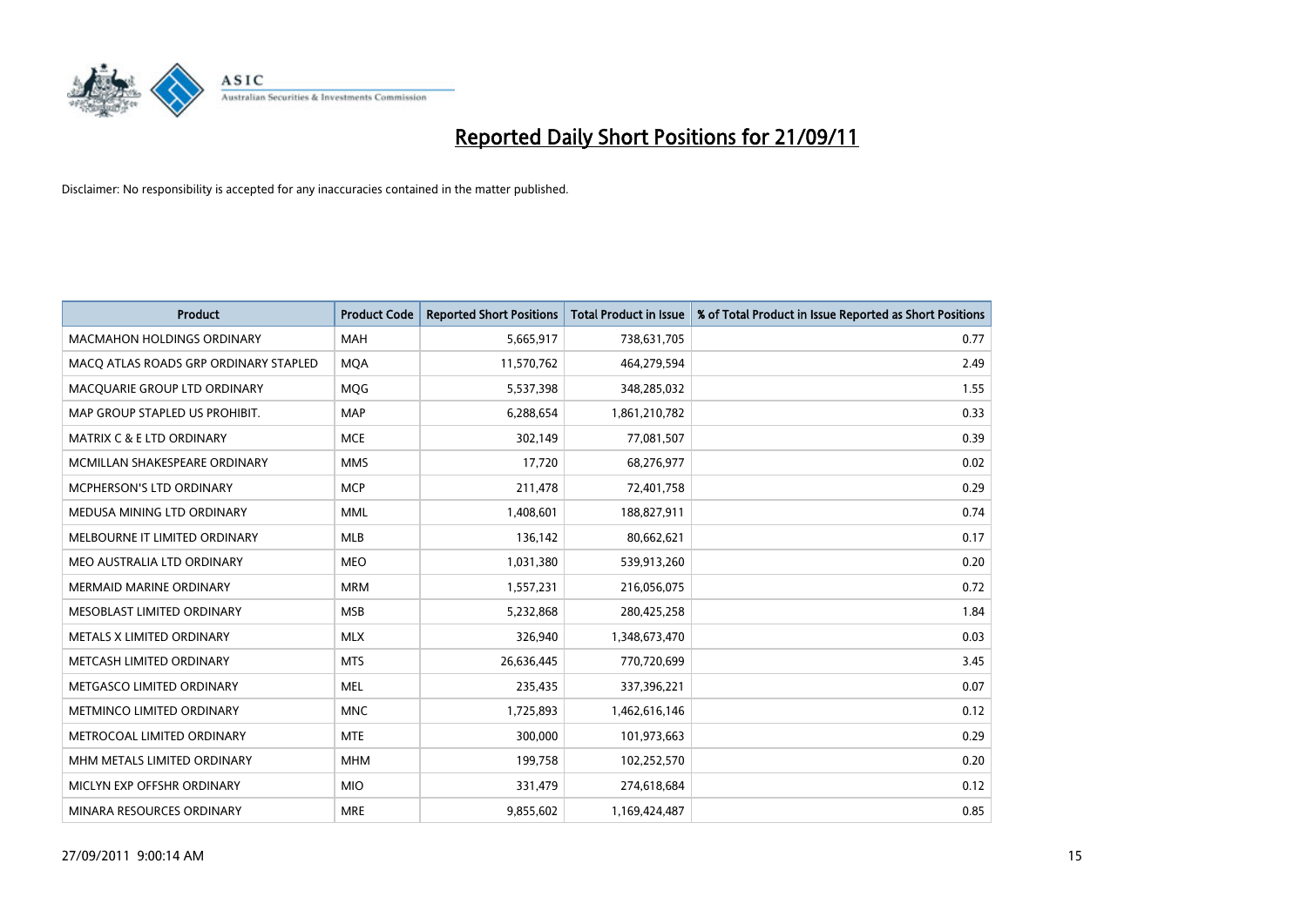

| <b>Product</b>                    | <b>Product Code</b> | <b>Reported Short Positions</b> | <b>Total Product in Issue</b> | % of Total Product in Issue Reported as Short Positions |
|-----------------------------------|---------------------|---------------------------------|-------------------------------|---------------------------------------------------------|
| MINCOR RESOURCES NL ORDINARY      | <b>MCR</b>          | 1,479,773                       | 197,740,804                   | 0.73                                                    |
| MINEMAKERS LIMITED ORDINARY       | <b>MAK</b>          | 44,227                          | 227,003,950                   | 0.02                                                    |
| MINERAL DEPOSITS ORDINARY         | <b>MDL</b>          | 378,360                         | 83,538,786                    | 0.45                                                    |
| MINERAL RESOURCES. ORDINARY       | <b>MIN</b>          | 1,087,589                       | 183,778,017                   | 0.59                                                    |
| MIRABELA NICKEL LTD ORDINARY      | <b>MBN</b>          | 16,447,458                      | 491,781,237                   | 3.34                                                    |
| MIRVAC GROUP STAPLED SECURITIES   | <b>MGR</b>          | 40,457,896                      | 3,416,924,188                 | 1.16                                                    |
| <b>MOLOPO ENERGY LTD ORDINARY</b> | <b>MPO</b>          | 1,605,540                       | 245,579,810                   | 0.65                                                    |
| MONADELPHOUS GROUP ORDINARY       | <b>MND</b>          | 821,964                         | 88,651,827                    | 0.92                                                    |
| MORTGAGE CHOICE LTD ORDINARY      | <b>MOC</b>          | 177,571                         | 119,948,255                   | 0.15                                                    |
| <b>MOUNT GIBSON IRON ORDINARY</b> | <b>MGX</b>          | 12,744,297                      | 1,082,570,693                 | 1.16                                                    |
| MULTIPLEX SITES SITES             | <b>MXUPA</b>        | 22                              | 4,500,000                     | 0.00                                                    |
| MURCHISON METALS LTD ORDINARY     | <b>MMX</b>          | 14,100,512                      | 437,354,555                   | 3.22                                                    |
| MYER HOLDINGS LTD ORDINARY        | <b>MYR</b>          | 47,031,425                      | 583,147,884                   | 8.05                                                    |
| <b>MYSTATE LIMITED ORDINARY</b>   | <b>MYS</b>          | 49,107                          | 67,463,454                    | 0.07                                                    |
| NATIONAL AUST, BANK ORDINARY      | <b>NAB</b>          | 22,319,161                      | 2,201,147,145                 | 1.01                                                    |
| NATURAL FUEL LIMITED ORDINARY     | <b>NFL</b>          |                                 | 1,121,912                     | 0.00                                                    |
| NAVITAS LIMITED ORDINARY          | <b>NVT</b>          | 2,920,404                       | 375,230,115                   | 0.76                                                    |
| NEPTUNE MARINE ORDINARY           | <b>NMS</b>          | 182,573                         | 1,748,545,632                 | 0.01                                                    |
| NEW HOPE CORPORATION ORDINARY     | <b>NHC</b>          | 220,381                         | 830,230,549                   | 0.02                                                    |
| NEWCREST MINING ORDINARY          | <b>NCM</b>          | 2,330,798                       | 765,000,000                   | 0.27                                                    |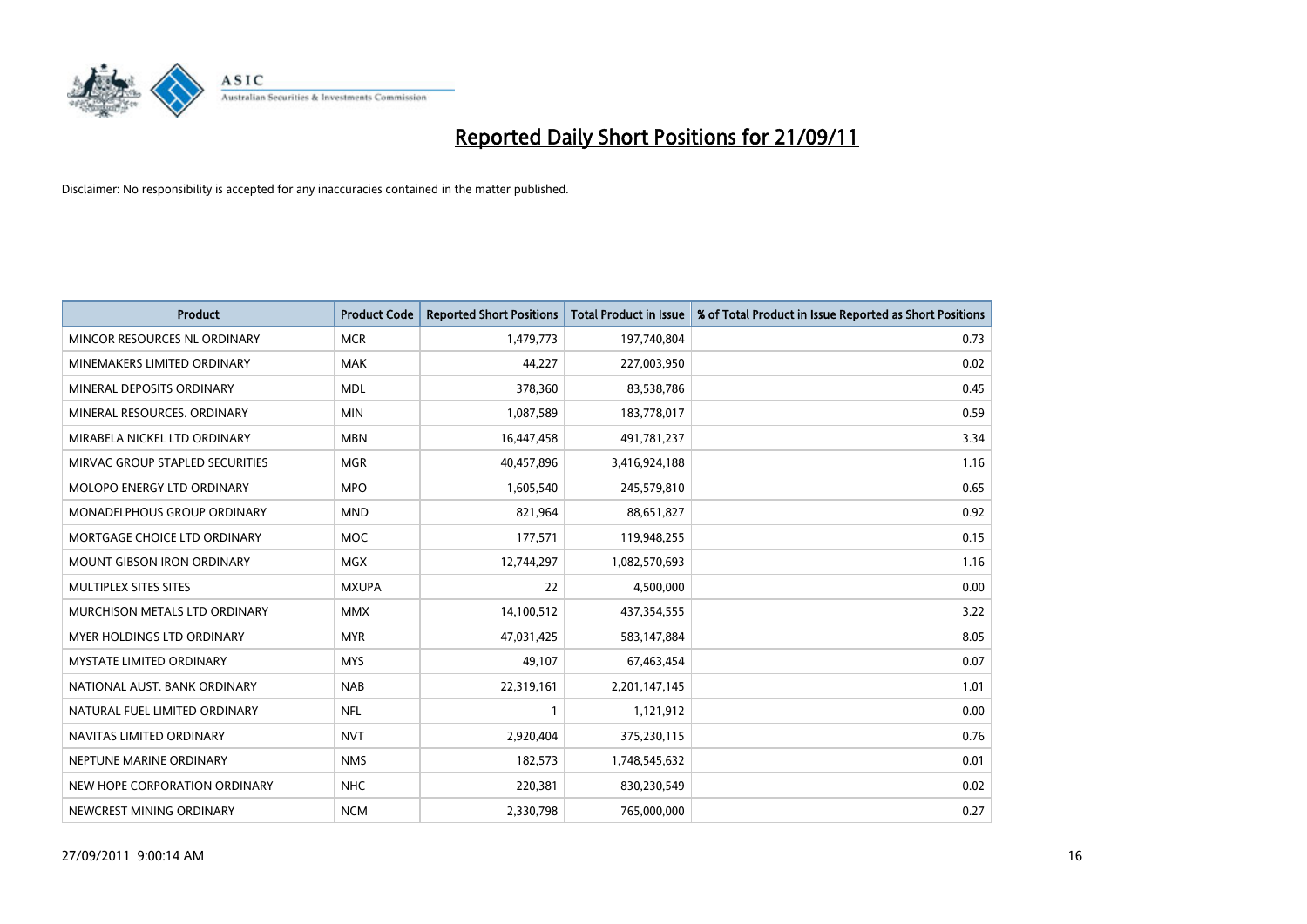

| <b>Product</b>                        | <b>Product Code</b> | <b>Reported Short Positions</b> | <b>Total Product in Issue</b> | % of Total Product in Issue Reported as Short Positions |
|---------------------------------------|---------------------|---------------------------------|-------------------------------|---------------------------------------------------------|
| NEWS CORP A NON-VOTING CDI            | <b>NWSLV</b>        | 4,101,928                       | 1,777,367,053                 | 0.23                                                    |
| NEWS CORP B VOTING CDI                | <b>NWS</b>          | 4,941,138                       | 798,520,953                   | 0.61                                                    |
| NEXBIS LIMITED ORDINARY               | <b>NBS</b>          | 63,733                          | 798,356,704                   | 0.01                                                    |
| NEXTDC LIMITED ORDINARY               | <b>NXT</b>          | 22,857                          | 123,533,558                   | 0.02                                                    |
| NEXUS ENERGY LIMITED ORDINARY         | <b>NXS</b>          | 3,620,346                       | 1,326,697,820                 | 0.27                                                    |
| NIB HOLDINGS LIMITED ORDINARY         | <b>NHF</b>          | 104,911                         | 466,733,110                   | 0.02                                                    |
| NICK SCALI LIMITED ORDINARY           | <b>NCK</b>          | 35,846                          | 81,000,000                    | 0.04                                                    |
| NIDO PETROLEUM ORDINARY               | <b>NDO</b>          | 1,239,097                       | 1,389,163,151                 | 0.09                                                    |
| NOBLE MINERAL RES ORDINARY            | <b>NMG</b>          | 1,457,549                       | 460,308,567                   | 0.32                                                    |
| NORTHERN IRON LTD ORDINARY            | <b>NFE</b>          | 881,763                         | 336,084,863                   | 0.26                                                    |
| NRW HOLDINGS LIMITED ORDINARY         | <b>NWH</b>          | 325,925                         | 278,888,011                   | 0.10                                                    |
| NUCOAL RESOURCES NL ORDINARY          | <b>NCR</b>          | 186,539                         | 437,193,340                   | 0.05                                                    |
| NUFARM LIMITED ORDINARY               | <b>NUF</b>          | 4,662,844                       | 261,833,005                   | 1.79                                                    |
| OAKTON LIMITED ORDINARY               | <b>OKN</b>          | 636,191                         | 93,800,235                    | 0.68                                                    |
| OCEANAGOLD CORP. CHESS DEPOSITARY INT | <b>OGC</b>          | 1,153,751                       | 262,600,385                   | 0.42                                                    |
| OCEANIA CAPITAL LTD ORDINARY          | <b>OCP</b>          | 2,500                           | 91,921,295                    | 0.00                                                    |
| OIL SEARCH LTD ORDINARY               | OSH                 | 10,634,544                      | 1,320,648,378                 | 0.78                                                    |
| OM HOLDINGS LIMITED ORDINARY          | OMH                 | 10,442,677                      | 504,105,150                   | 2.09                                                    |
| <b>ONESTEEL LIMITED ORDINARY</b>      | OST                 | 22,029,115                      | 1,338,106,652                 | 1.68                                                    |
| ORICA LIMITED ORDINARY                | ORI                 | 2,334,323                       | 363,966,570                   | 0.63                                                    |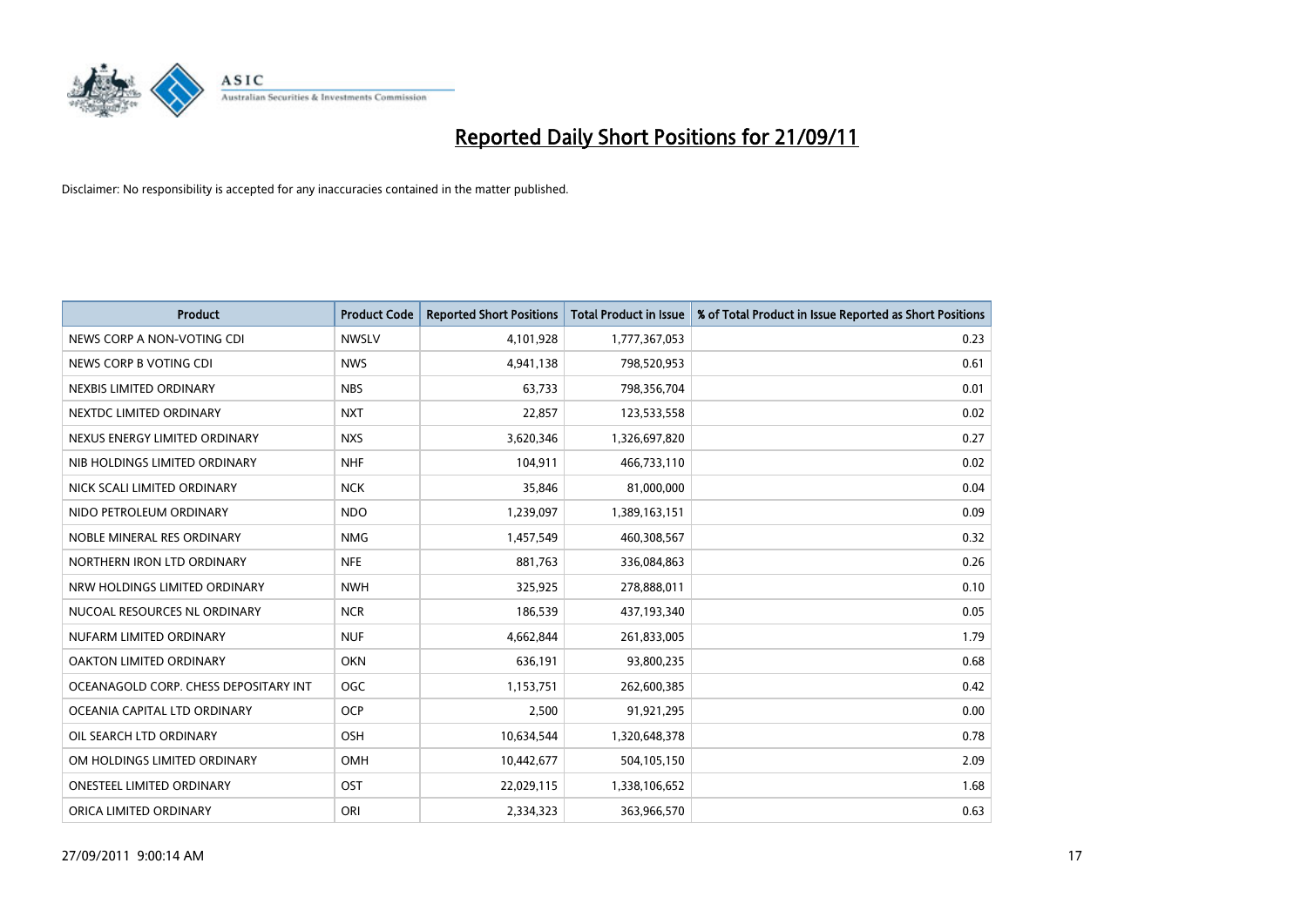

| <b>Product</b>                 | <b>Product Code</b> | <b>Reported Short Positions</b> | <b>Total Product in Issue</b> | % of Total Product in Issue Reported as Short Positions |
|--------------------------------|---------------------|---------------------------------|-------------------------------|---------------------------------------------------------|
| ORIGIN ENERGY ORDINARY         | <b>ORG</b>          | 11,930,025                      | 1,065,449,259                 | 1.09                                                    |
| OROCOBRE LIMITED ORDINARY      | <b>ORE</b>          | 95,412                          | 103,195,029                   | 0.09                                                    |
| OROTONGROUP LIMITED ORDINARY   | ORL                 | 175,386                         | 40,880,902                    | 0.42                                                    |
| OTTO ENERGY LIMITED ORDINARY   | <b>OEL</b>          | 109,204                         | 1,138,290,071                 | 0.01                                                    |
| OZ MINERALS ORDINARY           | OZL                 | 8,021,149                       | 323,877,514                   | 2.47                                                    |
| <b>PACIFIC BRANDS ORDINARY</b> | PBG                 | 9,226,259                       | 931,386,248                   | 1.00                                                    |
| PALADIN ENERGY LTD ORDINARY    | <b>PDN</b>          | 18,233,889                      | 778,525,732                   | 2.34                                                    |
| PANAUST LIMITED ORDINARY       | <b>PNA</b>          | 9,878,862                       | 593,867,443                   | 1.66                                                    |
| PANORAMIC RESOURCES ORDINARY   | PAN                 | 1,204,524                       | 207,050,710                   | 0.56                                                    |
| PAPERLINX LIMITED ORDINARY     | <b>PPX</b>          | 6,074,958                       | 609,280,761                   | 1.00                                                    |
| PAPILLON RES LTD ORDINARY      | <b>PIR</b>          | 728,911                         | 207,979,519                   | 0.35                                                    |
| PATTIES FOODS LTD ORDINARY     | PFL                 |                                 | 138,989,223                   | 0.00                                                    |
| PEAK RESOURCES ORDINARY        | <b>PEK</b>          | 103,783                         | 155,979,643                   | 0.07                                                    |
| PEET LIMITED ORDINARY          | <b>PPC</b>          | 97,878                          | 318,038,544                   | 0.02                                                    |
| PENINSULA ENERGY LTD ORDINARY  | <b>PEN</b>          | 1,493,377                       | 2,125,490,443                 | 0.07                                                    |
| PERILYA LIMITED ORDINARY       | PEM                 | 397,489                         | 526,075,563                   | 0.08                                                    |
| PERPETUAL LIMITED ORDINARY     | PPT                 | 3,042,452                       | 44,692,304                    | 6.78                                                    |
| PERSEUS MINING LTD ORDINARY    | PRU                 | 3,257,917                       | 426,467,088                   | 0.74                                                    |
| PETSEC ENERGY ORDINARY         | <b>PSA</b>          | 223,332                         | 231,283,622                   | 0.10                                                    |
| PHARMAXIS LTD ORDINARY         | <b>PXS</b>          | 2,305,226                       | 229,116,309                   | 1.00                                                    |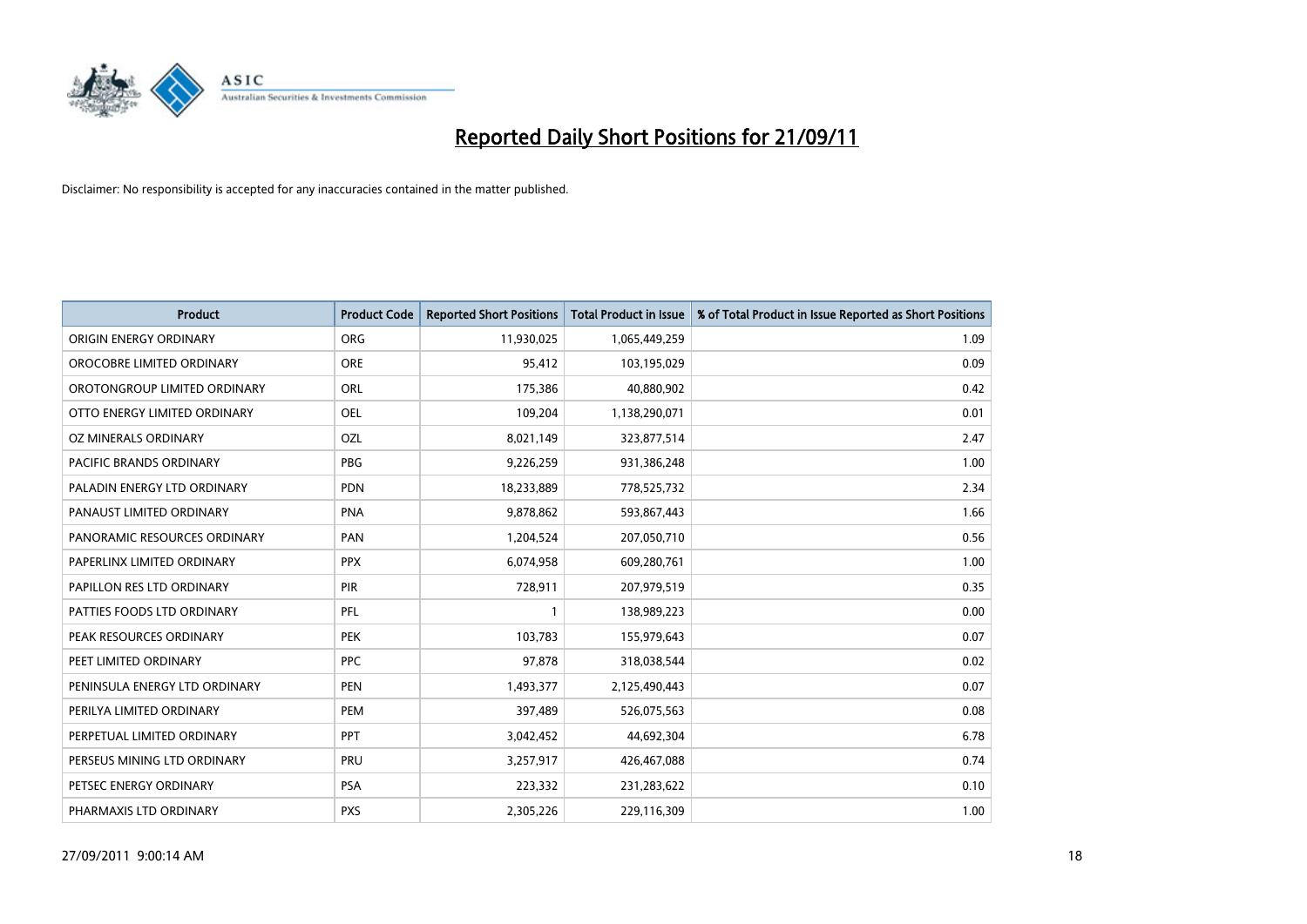

| <b>Product</b>                      | <b>Product Code</b> | <b>Reported Short Positions</b> | <b>Total Product in Issue</b> | % of Total Product in Issue Reported as Short Positions |
|-------------------------------------|---------------------|---------------------------------|-------------------------------|---------------------------------------------------------|
| PHOTON GROUP LTD ORDINARY           | PGA                 | 250,510                         | 1,540,886,866                 | 0.02                                                    |
| PLATINUM ASSET ORDINARY             | <b>PTM</b>          | 8,299,641                       | 561,347,878                   | 1.47                                                    |
| PLATINUM AUSTRALIA ORDINARY         | <b>PLA</b>          | 5,920,763                       | 417,130,039                   | 1.43                                                    |
| PLATINUM CAPITAL LTD ORDINARY       | <b>PMC</b>          |                                 | 165,756,878                   | 0.00                                                    |
| PMP LIMITED ORDINARY                | <b>PMP</b>          | 1,894                           | 329,842,473                   | 0.00                                                    |
| PORT BOUVARD LIMITED ORDINARY       | PBD                 | 6,754                           | 593,868,295                   | 0.00                                                    |
| PREMIER INVESTMENTS ORDINARY        | <b>PMV</b>          | 206,460                         | 155,062,831                   | 0.13                                                    |
| PRIMA BIOMED LTD ORDINARY           | PRR                 | 2,025,669                       | 1,008,596,205                 | 0.20                                                    |
| PRIMARY HEALTH CARE ORDINARY        | <b>PRY</b>          | 10,468,243                      | 497,469,803                   | 2.11                                                    |
| PRIME MEDIA GRP LTD ORDINARY        | <b>PRT</b>          | 10,929                          | 366,330,303                   | 0.00                                                    |
| PROGEN PHARMACEUTIC ORDINARY        | <b>PGL</b>          | 151,596                         | 24,709,097                    | 0.61                                                    |
| PROGRAMMED ORDINARY                 | <b>PRG</b>          | 700,407                         | 118,169,908                   | 0.59                                                    |
| PSIVIDA CORP CDI 1:1                | <b>PVA</b>          | 6,878                           | 8,737,186                     | 0.08                                                    |
| <b>QANTAS AIRWAYS ORDINARY</b>      | QAN                 | 33,479,183                      | 2,265,123,620                 | 1.48                                                    |
| OBE INSURANCE GROUP ORDINARY        | <b>OBE</b>          | 27,000,168                      | 1,092,654,587                 | 2.45                                                    |
| OR NATIONAL LIMITED ORDINARY        | <b>ORN</b>          | 17,314,394                      | 2,440,000,000                 | 0.70                                                    |
| <b>QUBE LOGISTICS HLDG ORDINARY</b> | QUB                 | 153,499                         | 801,927,594                   | 0.01                                                    |
| RAMELIUS RESOURCES ORDINARY         | <b>RMS</b>          | 92,876                          | 291,767,215                   | 0.03                                                    |
| RAMSAY HEALTH CARE ORDINARY         | <b>RHC</b>          | 1,119,966                       | 202,081,252                   | 0.53                                                    |
| <b>RCR TOMLINSON ORDINARY</b>       | <b>RCR</b>          | 68,067                          | 132,010,172                   | 0.05                                                    |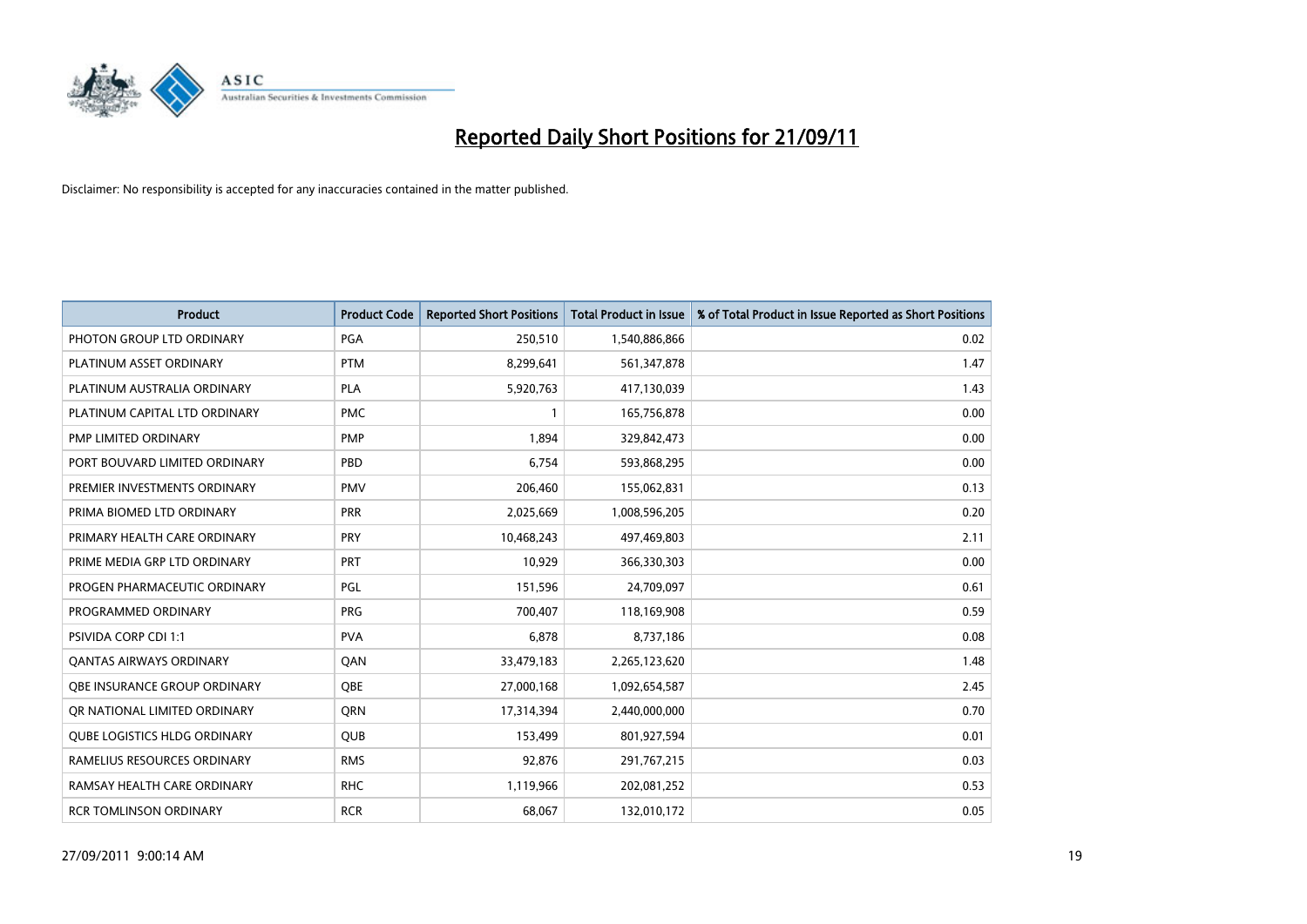

| <b>Product</b>                      | <b>Product Code</b> | <b>Reported Short Positions</b> | <b>Total Product in Issue</b> | % of Total Product in Issue Reported as Short Positions |
|-------------------------------------|---------------------|---------------------------------|-------------------------------|---------------------------------------------------------|
| <b>REA GROUP ORDINARY</b>           | <b>REA</b>          | 345,933                         | 130,401,680                   | 0.25                                                    |
| RECKON LIMITED ORDINARY             | <b>RKN</b>          | 986,788                         | 133,384,060                   | 0.74                                                    |
| <b>RED FORK ENERGY ORDINARY</b>     | <b>RFE</b>          | 7,696                           | 269,769,853                   | 0.00                                                    |
| REDBANK ENERGY LTD ORDINARY         | AEJ                 | 19                              | 786,287                       | 0.00                                                    |
| REED RESOURCES LTD ORDINARY         | <b>RDR</b>          | 309,221                         | 264,742,501                   | 0.12                                                    |
| <b>REGIS RESOURCES ORDINARY</b>     | <b>RRL</b>          | 1,806,611                       | 433,353,680                   | 0.40                                                    |
| RESMED INC CDI 10:1                 | <b>RMD</b>          | 6,090,453                       | 1,556,242,300                 | 0.39                                                    |
| RESOLUTE MINING ORDINARY            | <b>RSG</b>          | 3,345,480                       | 468,608,774                   | 0.69                                                    |
| <b>RESOURCE GENERATION ORDINARY</b> | <b>RES</b>          | 375,748                         | 262,895,652                   | 0.14                                                    |
| RETAIL FOOD GROUP ORDINARY          | <b>RFG</b>          | 38,327                          | 108,219,282                   | 0.04                                                    |
| REVERSE CORP LIMITED ORDINARY       | <b>REF</b>          | 25,141                          | 92,382,175                    | 0.03                                                    |
| REX MINERALS LIMITED ORDINARY       | <b>RXM</b>          | 1,150,823                       | 153,635,519                   | 0.74                                                    |
| RHG LIMITED ORDINARY                | <b>RHG</b>          | 904,039                         | 308,483,177                   | 0.29                                                    |
| RIALTO ENERGY ORDINARY              | <b>RIA</b>          | 524,940                         | 375,006,264                   | 0.14                                                    |
| RIDLEY CORPORATION ORDINARY         | <b>RIC</b>          | 509,655                         | 307,817,071                   | 0.17                                                    |
| RIO TINTO LIMITED ORDINARY          | <b>RIO</b>          | 20,554,828                      | 435,758,720                   | 4.72                                                    |
| RIVERCITY MOTORWAY STAPLED          | <b>RCY</b>          | 132,000                         | 957,010,115                   | 0.01                                                    |
| ROBUST RESOURCES ORDINARY           | <b>ROL</b>          | 1,130,519                       | 84,944,097                    | 1.33                                                    |
| ROC OIL COMPANY ORDINARY            | <b>ROC</b>          | 1,183,571                       | 713,254,560                   | 0.16                                                    |
| ROYAL WOLF HOLDINGS ORDINARY        | <b>RWH</b>          | 31,462                          | 100,387,052                   | 0.03                                                    |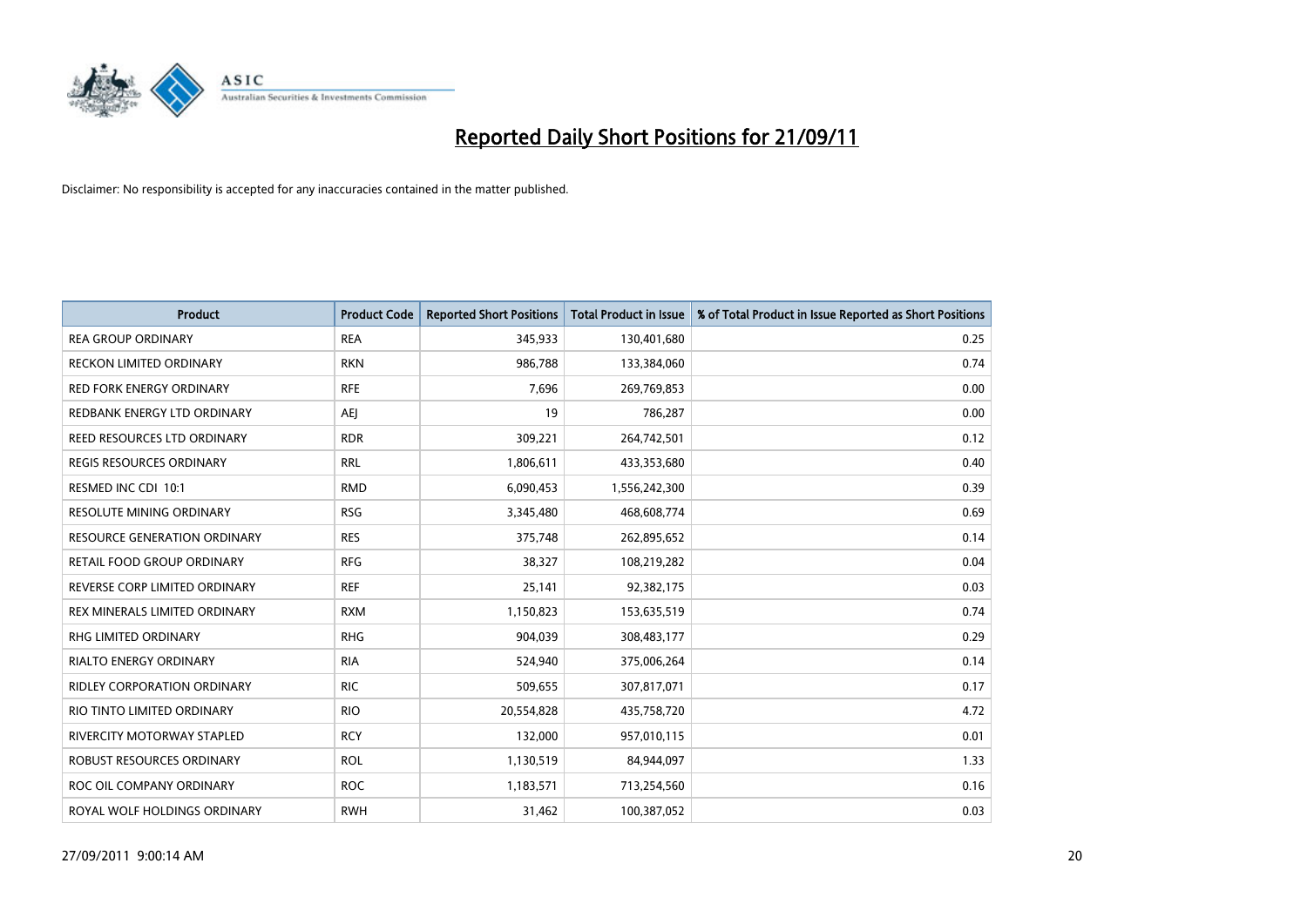

| <b>Product</b>                           | <b>Product Code</b> | <b>Reported Short Positions</b> | <b>Total Product in Issue</b> | % of Total Product in Issue Reported as Short Positions |
|------------------------------------------|---------------------|---------------------------------|-------------------------------|---------------------------------------------------------|
| SAI GLOBAL LIMITED ORDINARY              | SAI                 | 1,991,537                       | 200,048,605                   | 0.97                                                    |
| SALMAT LIMITED ORDINARY                  | <b>SLM</b>          | 273,609                         | 159,802,174                   | 0.17                                                    |
| SAMSON OIL & GAS LTD ORDINARY            | <b>SSN</b>          | 21,938                          | 1,748,724,309                 | 0.00                                                    |
| SANDFIRE RESOURCES ORDINARY              | <b>SFR</b>          | 2,011,191                       | 150,279,969                   | 1.32                                                    |
| <b>SANTOS LTD ORDINARY</b>               | <b>STO</b>          | 18,886,296                      | 878,131,190                   | 2.13                                                    |
| SARACEN MINERAL ORDINARY                 | SAR                 | 1,205,495                       | 492,251,415                   | 0.24                                                    |
| SEDGMAN LIMITED ORDINARY                 | <b>SDM</b>          | 319,509                         | 209,752,689                   | 0.15                                                    |
| <b>SEEK LIMITED ORDINARY</b>             | <b>SEK</b>          | 18,765,388                      | 337,079,207                   | 5.53                                                    |
| SELECT HARVESTS ORDINARY                 | SHV                 | 417,771                         | 56,226,960                    | 0.74                                                    |
| SENETAS CORPORATION ORDINARY             | <b>SEN</b>          | 756,999                         | 463,105,195                   | 0.16                                                    |
| SENEX ENERGY LIMITED ORDINARY            | <b>SXY</b>          | 400,000                         | 760,722,223                   | 0.05                                                    |
| SERVCORP LIMITED ORDINARY                | SRV                 | 46,636                          | 98,440,807                    | 0.05                                                    |
| SERVICE STREAM ORDINARY                  | <b>SSM</b>          | 344,663                         | 283,418,867                   | 0.12                                                    |
| SEVEN GROUP HOLDINGS ORDINARY            | <b>SVW</b>          | 492,913                         | 306,410,281                   | 0.15                                                    |
| SEVEN WEST MEDIA LTD ORDINARY            | <b>SWM</b>          | 1,294,774                       | 610,327,899                   | 0.22                                                    |
| SIGMA PHARMACEUTICAL ORDINARY            | <b>SIP</b>          | 12,756,072                      | 1,178,626,572                 | 1.09                                                    |
| SILEX SYSTEMS ORDINARY                   | <b>SLX</b>          | 582,393                         | 170,133,997                   | 0.33                                                    |
| SILVER LAKE RESOURCE ORDINARY            | <b>SLR</b>          | 100,452                         | 178,922,838                   | 0.04                                                    |
| SIMS METAL MGMT LTD ORDINARY             | SGM                 | 2,755,830                       | 205,420,167                   | 1.32                                                    |
| SINGAPORE TELECOMM. CHESS DEPOSITARY INT | SGT                 | 7,487,584                       | 168,828,658                   | 4.43                                                    |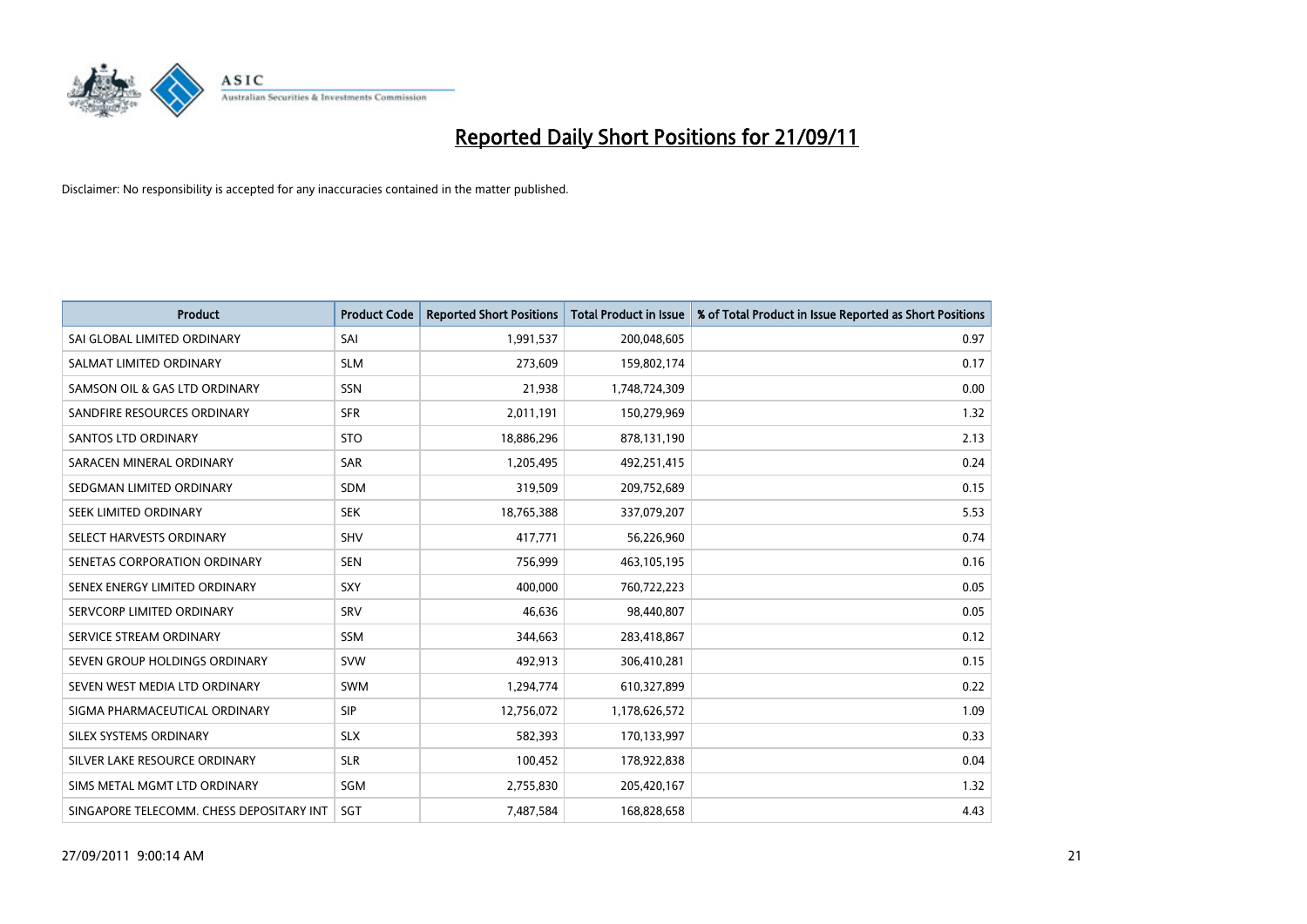

| <b>Product</b>                           | <b>Product Code</b> | <b>Reported Short Positions</b> | <b>Total Product in Issue</b> | % of Total Product in Issue Reported as Short Positions |
|------------------------------------------|---------------------|---------------------------------|-------------------------------|---------------------------------------------------------|
| SIRIUS RESOURCES NL ORDINARY             | <b>SIR</b>          | 82,500                          | 137,134,586                   | 0.06                                                    |
| SKILLED GROUP LTD ORDINARY               | <b>SKE</b>          | 27,829                          | 233, 243, 776                 | 0.01                                                    |
| SMS MANAGEMENT, ORDINARY                 | <b>SMX</b>          | 120,204                         | 68,290,180                    | 0.16                                                    |
| SONIC HEALTHCARE ORDINARY                | <b>SHL</b>          | 5,366,926                       | 389,969,875                   | 1.40                                                    |
| SOUL PATTINSON (W.H) ORDINARY            | SOL                 | 19,444                          | 238,640,580                   | 0.01                                                    |
| SP AUSNET STAPLED SECURITIES             | <b>SPN</b>          | 1,762,153                       | 2,850,932,204                 | 0.05                                                    |
| SPARK INFRASTRUCTURE STAPLED NOTE & UNIT | SKI                 | 17,967,867                      | 1,326,734,264                 | 1.33                                                    |
| SPDR 200 FUND ETF UNITS                  | <b>STW</b>          | 7,008                           | 51,378,556                    | 0.01                                                    |
| SPECIALTY FASHION ORDINARY               | <b>SFH</b>          | 499,511                         | 192,086,121                   | 0.26                                                    |
| SPOTLESS GROUP LTD ORDINARY              | <b>SPT</b>          | 1,359,964                       | 262,766,725                   | 0.50                                                    |
| ST BARBARA LIMITED ORDINARY              | <b>SBM</b>          | 8,972,950                       | 325,615,389                   | 2.73                                                    |
| STAGING CONNECTIONS ORDINARY             | <b>STG</b>          | 2,917,189                       | 78,317,726                    | 3.72                                                    |
| STANMORE COAL LTD ORDINARY               | <b>SMR</b>          | 99,847                          | 89,791,402                    | 0.11                                                    |
| STARPHARMA HOLDINGS ORDINARY             | SPL                 | 1,453,820                       | 248,026,578                   | 0.58                                                    |
| STH AMERICAN COR LTD ORDINARY            | SAY                 | 9,200                           | 257,785,604                   | 0.00                                                    |
| STHN CROSS MEDIA ORDINARY                | SXL                 | 3,367,725                       | 705,766,444                   | 0.47                                                    |
| STOCKLAND UNITS/ORD STAPLED              | SGP                 | 18,332,274                      | 2,383,036,717                 | 0.76                                                    |
| STRAITS RES LTD. ORDINARY                | <b>SRQ</b>          | 7,711,416                       | 324,796,141                   | 2.37                                                    |
| STW COMMUNICATIONS ORDINARY              | SGN                 | 261,955                         | 364,310,964                   | 0.07                                                    |
| SUNCORP GROUP LTD ORDINARY               | <b>SUN</b>          | 13,301,895                      | 1,286,600,980                 | 1.03                                                    |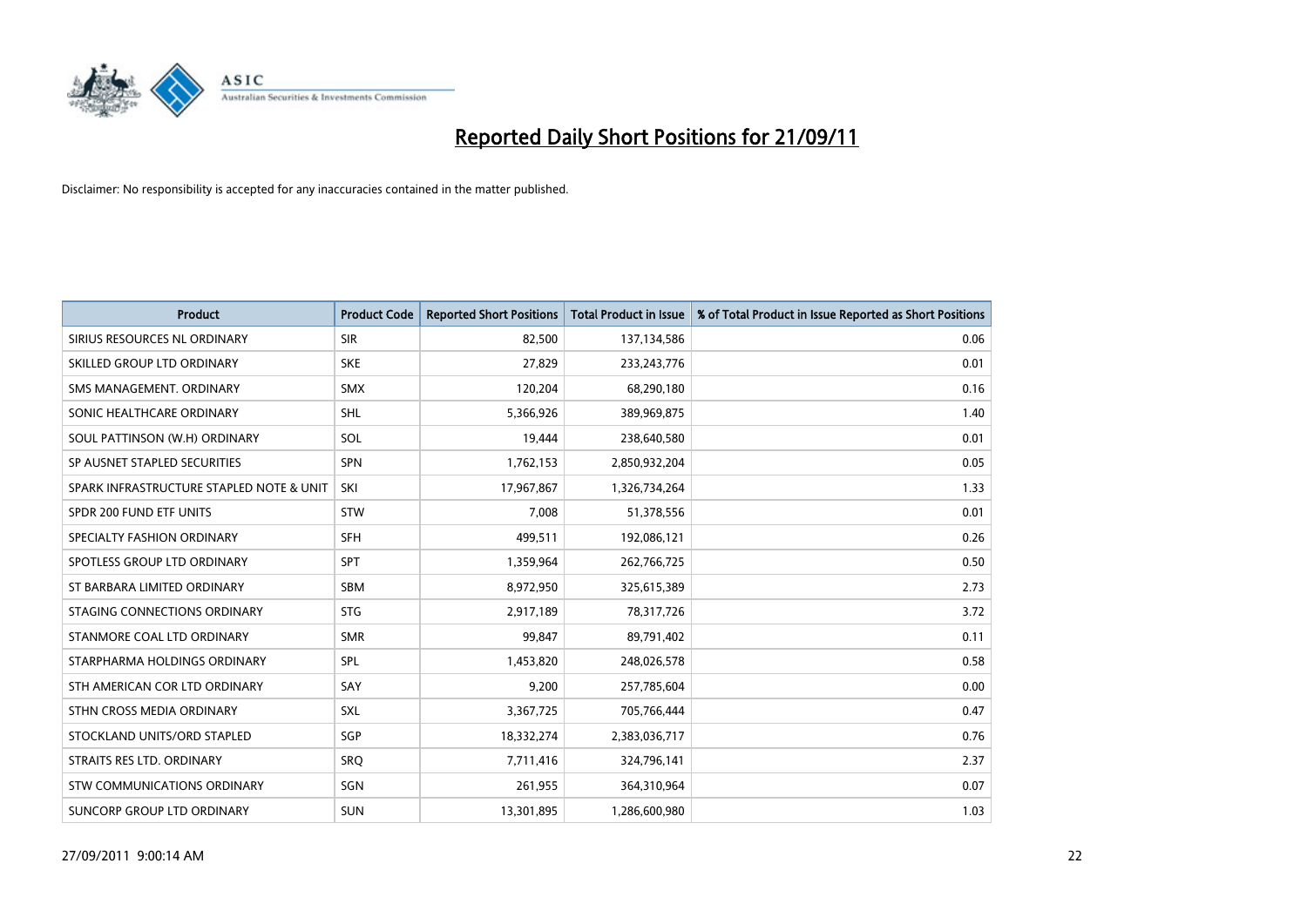

| <b>Product</b>                       | <b>Product Code</b> | <b>Reported Short Positions</b> | <b>Total Product in Issue</b> | % of Total Product in Issue Reported as Short Positions |
|--------------------------------------|---------------------|---------------------------------|-------------------------------|---------------------------------------------------------|
| SUNDANCE ENERGY ORDINARY             | <b>SEA</b>          | 113,708                         | 277,098,474                   | 0.04                                                    |
| SUNDANCE RESOURCES ORDINARY          | <b>SDL</b>          | 12,457,210                      | 2,896,314,669                 | 0.42                                                    |
| SUNLAND GROUP LTD ORDINARY           | <b>SDG</b>          | 163,682                         | 220,457,476                   | 0.07                                                    |
| SUPER RET REP LTD ORDINARY           | SUL                 | 246,061                         | 130,528,739                   | 0.18                                                    |
| <b>SWICK MINING ORDINARY</b>         | <b>SWK</b>          | 1,548                           | 236,724,970                   | 0.00                                                    |
| SYMEX HOLDINGS ORDINARY              | <b>SYM</b>          | 6,633                           | 189,166,670                   | 0.00                                                    |
| TABCORP HOLDINGS LTD ORDINARY        | <b>TAH</b>          | 14,929,072                      | 688,019,737                   | 2.17                                                    |
| TALENT2 INTERNATION ORDINARY         | <b>TWO</b>          | 90,848                          | 146,565,584                   | 0.06                                                    |
| TAP OIL LIMITED ORDINARY             | <b>TAP</b>          | 645,243                         | 240,995,311                   | 0.27                                                    |
| TASSAL GROUP LIMITED ORDINARY        | <b>TGR</b>          | 80,214                          | 146,304,404                   | 0.04                                                    |
| TATTS GROUP LTD ORDINARY             | <b>TTS</b>          | 18,639,234                      | 1,318,687,024                 | 1.41                                                    |
| <b>TECHNOLOGY ONE ORDINARY</b>       | <b>TNE</b>          | 10,000                          | 303,379,455                   | 0.00                                                    |
| TELECOM CORPORATION ORDINARY         | <b>TEL</b>          | 18,331,881                      | 1,924,707,065                 | 0.96                                                    |
| <b>TELSTRA CORPORATION, ORDINARY</b> | <b>TLS</b>          | 68,126,716                      | 12,443,074,357                | 0.57                                                    |
| TEN NETWORK HOLDINGS ORDINARY        | <b>TEN</b>          | 31,990,803                      | 1,045,236,720                 | 3.04                                                    |
| TERANGA GOLD CORP CDI 1:1            | <b>TGZ</b>          | 329,600                         | 154,166,054                   | 0.21                                                    |
| TEXON PETROLEUM LTD ORDINARY         | <b>TXN</b>          | 90,850                          | 242,539,848                   | 0.04                                                    |
| TFS CORPORATION LTD ORDINARY         | <b>TFC</b>          | 267,490                         | 276,453,042                   | 0.10                                                    |
| THE REJECT SHOP ORDINARY             | <b>TRS</b>          | 1,146,200                       | 26,071,170                    | 4.37                                                    |
| THOR MINING PLC CHESS DEPOSITARY 1:1 | <b>THR</b>          | 2,307                           | 222,489,120                   | 0.00                                                    |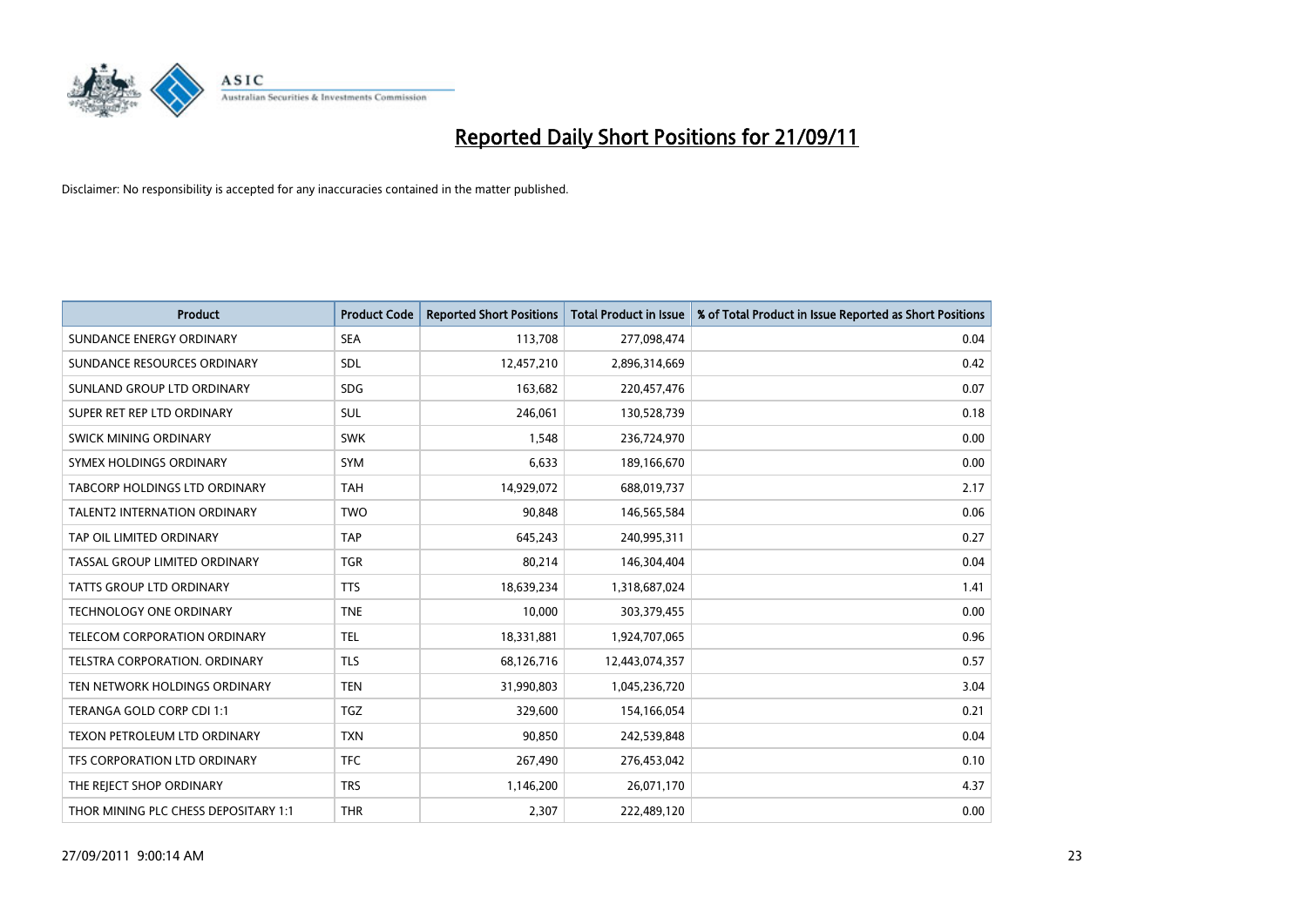

| <b>Product</b>                          | <b>Product Code</b> | <b>Reported Short Positions</b> | <b>Total Product in Issue</b> | % of Total Product in Issue Reported as Short Positions |
|-----------------------------------------|---------------------|---------------------------------|-------------------------------|---------------------------------------------------------|
| THORN GROUP LIMITED ORDINARY            | <b>TGA</b>          | 102,749                         | 146,091,970                   | 0.07                                                    |
| TIGER RESOURCES ORDINARY                | <b>TGS</b>          | 128,896                         | 671,110,549                   | 0.02                                                    |
| <b>TISHMAN SPEYER UNITS</b>             | <b>TSO</b>          | 60.084                          | 338,440,904                   | 0.02                                                    |
| TNG LIMITED ORDINARY                    | <b>TNG</b>          | 4,321                           | 284,803,062                   | 0.00                                                    |
| <b>TOLL HOLDINGS LTD ORDINARY</b>       | <b>TOL</b>          | 24,951,373                      | 710,128,531                   | 3.49                                                    |
| TORO ENERGY LIMITED ORDINARY            | <b>TOE</b>          | 35,404                          | 965,436,676                   | 0.00                                                    |
| <b>TOWER LIMITED ORDINARY</b>           | <b>TWR</b>          | 689.519                         | 265,176,580                   | 0.26                                                    |
| TOX FREE SOLUTIONS ORDINARY             | <b>TOX</b>          | 14,801                          | 96,503,382                    | 0.01                                                    |
| TPG TELECOM LIMITED ORDINARY            | <b>TPM</b>          | 5,700,570                       | 783,894,338                   | 0.72                                                    |
| <b>TRANSFIELD SERVICES ORDINARY</b>     | <b>TSE</b>          | 4,735,659                       | 549,715,957                   | 0.86                                                    |
| TRANSPACIFIC INDUST. ORDINARY           | <b>TPI</b>          | 11,260,754                      | 960,638,735                   | 1.15                                                    |
| TRANSURBAN GROUP TRIPLE STAPLED SEC.    | <b>TCL</b>          | 2,183,615                       | 1,450,831,425                 | 0.13                                                    |
| TREASURY WINE ESTATE ORDINARY           | <b>TWE</b>          | 14,022,029                      | 647,227,144                   | 2.13                                                    |
| <b>TRINITY GROUP STAPLED SECURITIES</b> | <b>TCO</b>          | 3,419                           | 203,405,927                   | 0.00                                                    |
| TROY RESOURCES NL ORDINARY              | <b>TRY</b>          | 101,189                         | 88,112,823                    | 0.12                                                    |
| UGL LIMITED ORDINARY                    | UGL                 | 5,555,396                       | 166,047,171                   | 3.33                                                    |
| UNILIFE CORPORATION CDI 6:1             | <b>UNS</b>          | 886,109                         | 265,814,381                   | 0.33                                                    |
| <b>VDM GROUP LIMITED ORDINARY</b>       | <b>VMG</b>          | 11,116                          | 193,127,749                   | 0.01                                                    |
| <b>VENTURE MINERALS ORDINARY</b>        | <b>VMS</b>          | 400,734                         | 221,093,592                   | 0.18                                                    |
| <b>VIRGIN BLUE HOLDINGS ORDINARY</b>    | <b>VBA</b>          | 37,955,793                      | 2,210,197,600                 | 1.71                                                    |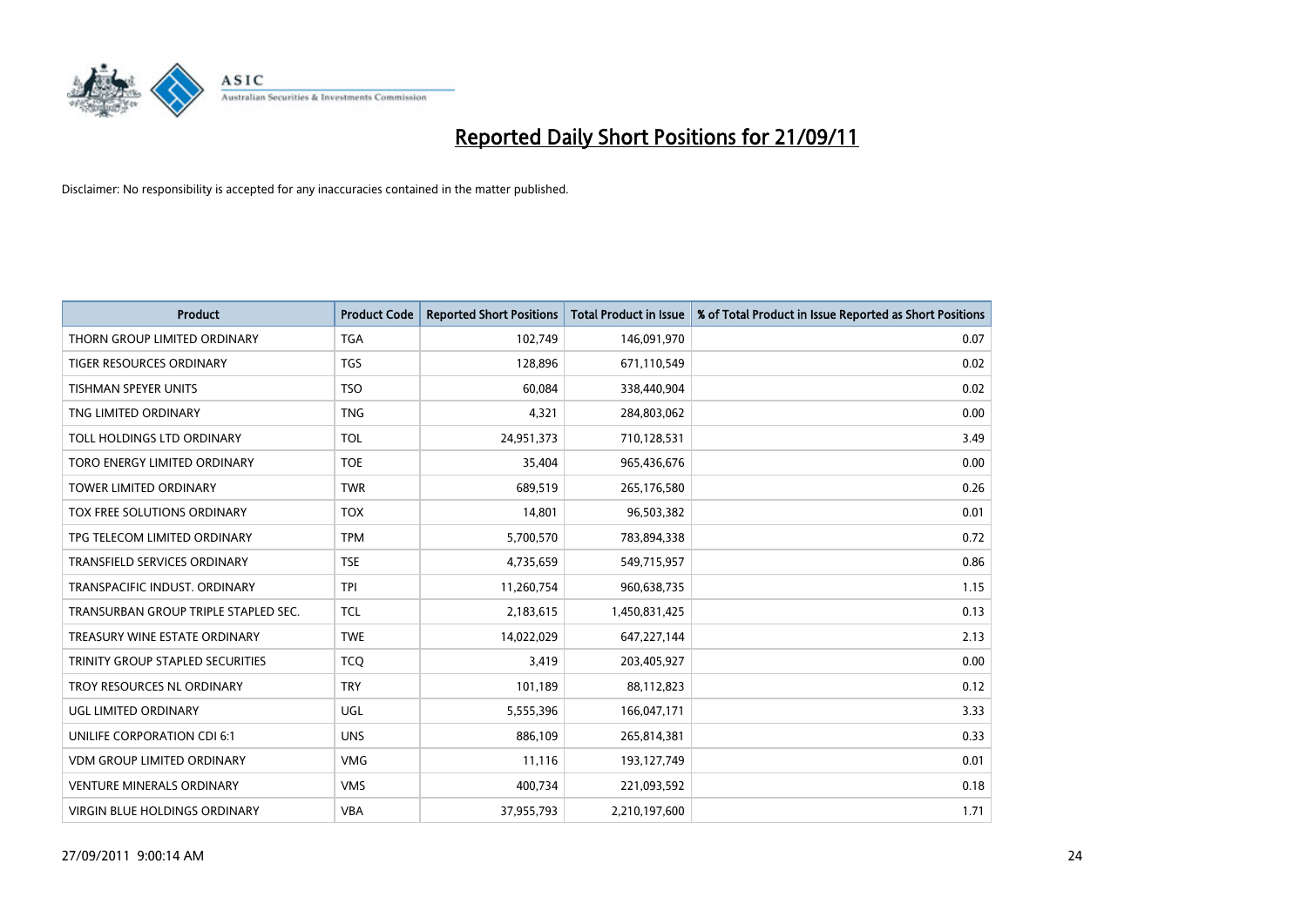

| <b>Product</b>                           | <b>Product Code</b> | <b>Reported Short Positions</b> | <b>Total Product in Issue</b> | % of Total Product in Issue Reported as Short Positions |
|------------------------------------------|---------------------|---------------------------------|-------------------------------|---------------------------------------------------------|
| <b>VISION GROUP HLDGS ORDINARY</b>       | <b>VGH</b>          | 78,000                          | 74,520,926                    | 0.10                                                    |
| <b>VITA GROUP LTD ORDINARY</b>           | <b>VTG</b>          | 75,190                          | 142,499,800                   | 0.05                                                    |
| VITERRA INC CDI 1:1                      | <b>VTA</b>          | 3,828                           | 68,629,939                    | 0.01                                                    |
| VNGD US TOTAL MARKET CDI 1:1             | <b>VTS</b>          | 83                              | 792,993                       | 0.01                                                    |
| <b>WATPAC LIMITED ORDINARY</b>           | <b>WTP</b>          | 16,579                          | 185,160,973                   | 0.00                                                    |
| <b>WDS LIMITED ORDINARY</b>              | <b>WDS</b>          | 701                             | 144,055,662                   | 0.00                                                    |
| <b>WEBIET LIMITED ORDINARY</b>           | <b>WEB</b>          | 112,623                         | 73,882,948                    | 0.15                                                    |
| <b>WESFARMERS LIMITED ORDINARY</b>       | <b>WES</b>          | 20,002,348                      | 1,005,791,581                 | 1.96                                                    |
| WESFARMERS LIMITED PARTIALLY PROTECTED   | <b>WESN</b>         | 107,203                         | 151,280,581                   | 0.07                                                    |
| <b>WESTERN AREAS NL ORDINARY</b>         | <b>WSA</b>          | 9,259,312                       | 179,735,899                   | 5.13                                                    |
| WESTERN DESERT RES. ORDINARY             | <b>WDR</b>          | 948                             | 206,935,914                   | 0.00                                                    |
| WESTFIELD GROUP ORD/UNIT STAPLED SEC     | <b>WDC</b>          | 11,784,525                      | 2,308,988,539                 | 0.49                                                    |
| <b>WESTFIELD RETAIL TST UNIT STAPLED</b> | <b>WRT</b>          | 31,427,573                      | 3,054,166,195                 | 0.99                                                    |
| <b>WESTPAC BANKING CORP ORDINARY</b>     | <b>WBC</b>          | 65,671,309                      | 3,030,211,016                 | 2.15                                                    |
| WHITE ENERGY COMPANY ORDINARY            | <b>WEC</b>          | 4,082,184                       | 316,104,241                   | 1.29                                                    |
| <b>WHITEHAVEN COAL ORDINARY</b>          | <b>WHC</b>          | 754,280                         | 494,468,415                   | 0.14                                                    |
| WHK GROUP LIMITED ORDINARY               | <b>WHG</b>          | 34,194                          | 265,200,652                   | 0.01                                                    |
| WILDHORSE ENERGY ORDINARY                | <b>WHE</b>          | 66,413                          | 250,928,627                   | 0.03                                                    |
| WOODSIDE PETROLEUM ORDINARY              | <b>WPL</b>          | 8,247,975                       | 793,229,820                   | 1.00                                                    |
| WOOLWORTHS LIMITED ORDINARY              | <b>WOW</b>          | 2,520,940                       | 1,219,780,799                 | 0.17                                                    |